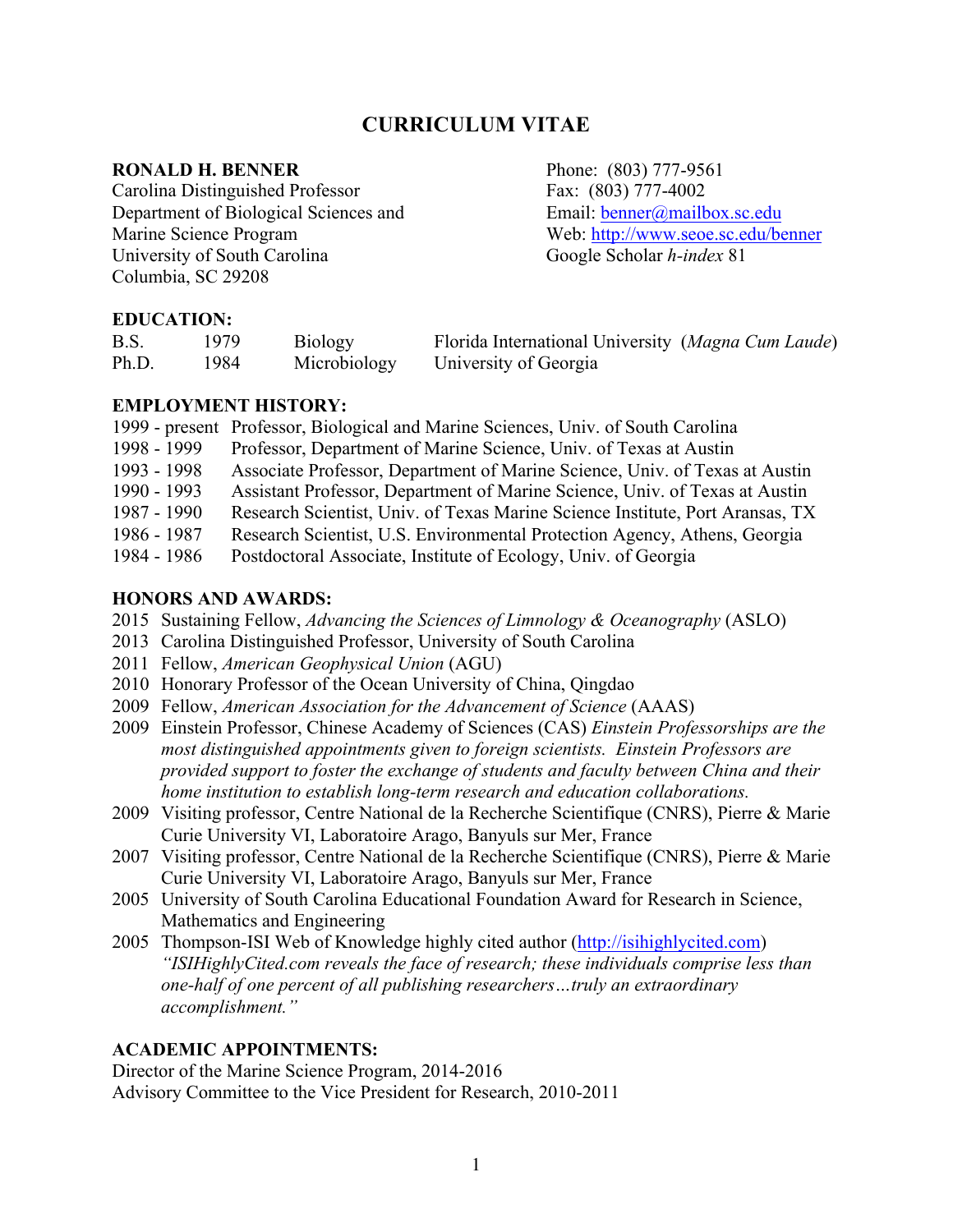Advisory Committee to the Dean, College of Arts & Sciences, 2009-2010 Director of Graduate Studies, Marine Science Program, 2004-2009 Adjunct Professor, Department of Chemistry and Biochemistry, 2008-2011 University General Education and Scientific Literacy Committee, 2006-2007 Assistant Director, Marine Science Program, 2001-2002 Director of Graduate Studies, Department of Marine Science (Univ. Texas-Austin), 1993-1997

## **PROFESSIONAL SERVICE AND ACTIVITIES:**

Editorial Advisory Board for *Continental Shelf Research*, 2007-present Review Editor for *Aquatic Microbial Ecology*, 2006-present Gordon Conference invited speaker, *Ocean Biogeochemistry*, Hong Kong, China, 2016 External collaborating member of Québec-Océan partners in oceanographic research, 2015-2021 AGU Fellows Selection Committee, 2014-2017 International Scientific Committee on Ocean Research (SCOR) working group on the Organic Ligands - A Key Control on Trace Metal Biogeochemistry in the Ocean (WG-139) 2012-2016 International Scientific Committee on Ocean Research (SCOR) working group on the Marine Microbial Carbon Pump in the Ocean (WG-134) 2009-2013 NSF Chemical Oceanography review panel member 2012 Chair of the A.C. Redfield Lifetime Achievement Award committee, American Society of Limnology and Oceanography, 2007-2010 Session Chair for the Ocean Carbon and Biogeochemistry Scoping Workshop on Terrestrial and Coastal Carbon Fluxes in the Gulf of Mexico, St. Petersburg, FL May 6-8, 2008 NASA Regional Ocean Carbon Cycle review panel 2007 Panel Chair for the NOAA and EPA sponsored symposium, *Hypoxia in the Northern Gulf of Mexico: Assessing the State of the Science*, New Orleans, April 25-27, 2006 Member of the A. C. Redfield Lifetime Achievement Award committee, American Society of Limnology and Oceanography, 2004-2006 Member of the University-National Oceanographic Laboratory System (UNOLS) Fleet Improvement Committee, 2003-2006 Associate Editor for *Limnology and Oceanography*, 1999-2004 Member of the NSF-sponsored Arctic System Science (ARCSS) Program Synthesis committee 2003 Co-Organizer of the symposium, *New Approaches in Marine Organic Biogeochemistry*, Friday Harbor Laboratory, Washington 2003, and Guest Editor of the special issue of *Marine Chemistry* (vol. 92 issues 1-4) dedicated to the proceedings of the symposium. Member of the NSF-sponsored *Ocean Carbon Transport, Exchanges and Transformations (OCTET)* Committee 2000 Organizer of the symposium, *Origin and Reactivity of Dissolved Organic Matter*, Ocean Sciences 2000 Meeting (AGU/ASLO), San Antonio, TX 2000 Associate Editor for *Marine Chemistry*, 1996-1999 Member of NSF-sponsored *Future of Ocean Chemistry in the U.S. (FOCUS)* Committee 1997 NOAA Sea Grant review panel 1997 Gordon Conference invited speaker, *Chemical Oceanography*, Meriden, NH, 1997 NSF Chemical Oceanography review panel 1996, 1997 Editorial Board for the *Journal of Marine Systems*, 1990-1996 DOE Ocean Margins Program review panel 1995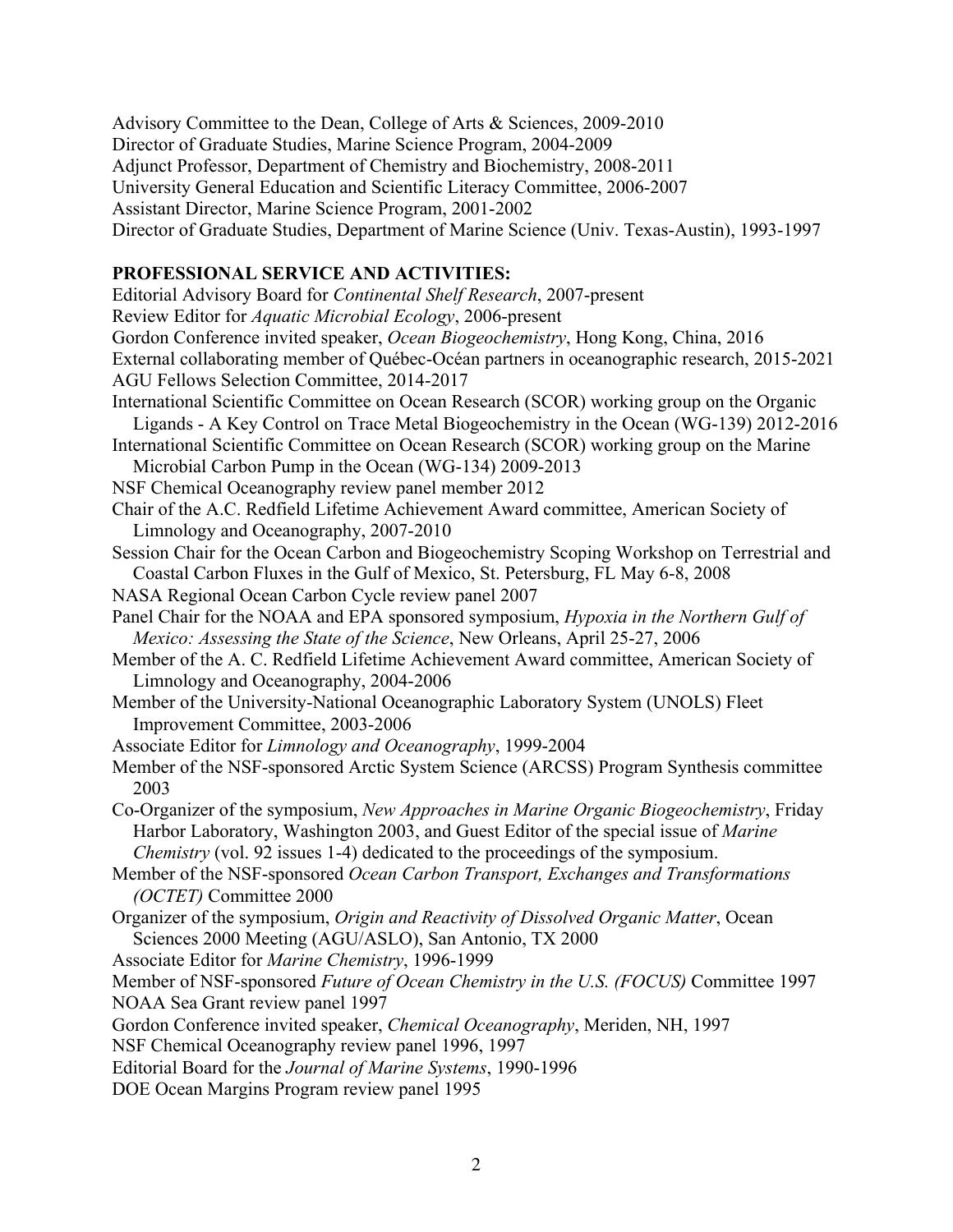Plenary speaker, Humic Substances in the Environment, IHSS Society, Atlanta, GA, 1995 Gordon Conference invited speaker, *Coastal and Estuarine Processes*, Plymouth, NH, 1995 NOAA Global Change Program review panel 1994 Co-organizer of symposium, *Measurement and Reactivity of Organic Materials in Natural Waters*, American Chemical Society, San Diego, CA, 1994 NSF Joint Global Ocean Flux Study review panel 1993 NOAA National Undersea Research Program review panel 1993 Dahlem Conference invited participant, *The Role of Non-Living Organic Matter in the Earth's Carbon Cycle*, Berlin, Germany, 1993 Steering committee for the DOE Ocean Margins Program 1992-1993 Gordon Conference invited speaker, *Organic Geochemistry*, Plymouth, NH, 1992 Steering Committee for the NSF-sponsored Workshop on the *Measurement of Dissolved Organic Carbon and Nitrogen in Natural Environments*, 1990-1991 Organizer of symposium, *Biogeochemical Processes in Estuaries*, American Chemical Society, Boston, MA 1990

### **AFFILIATIONS:**

American Association for the Advancement of Science Association for the Sciences of Limnology and Oceanography American Geophysical Union

## **TEACHING:**

*The Living Ocean* (undergraduate Honors College) *Processes in the Marine Environment* (undergraduate Honors College) *Marine Biogeochemistry* (undergraduate & graduate) *Environmental Microbiology* (undergraduate & graduate) *Aquatic Microbiology* (undergraduate) *Marine Microbial Ecology* (graduate) Senior Seminar: *Marine Food Webs* (undergraduate) Sections of *Biological Oceanography* and *Methods in Marine Science* (graduate)

## **GRADUATE STUDENTS AND POSTDOCTORAL ASSOCIATES:**

| Ph.D. | 2012-2017 | Postdoc, U.C. Santa Cruz, CA                     |
|-------|-----------|--------------------------------------------------|
| Ph.D. | 2010-2014 | Postdoc, Oak Ridge National Laboratory, TN       |
| Ph.D. | 2008-2013 | Asst. Professor, Boston University, MA           |
| M.S.  | 2009-2011 | Doctoral student                                 |
| Ph.D. | 2004-2009 | Asst. Prof., Marine Science, Texas A&M Univ.,    |
|       |           | Galveston, TX                                    |
| Ph.D. | 2001-2008 | Faculty of Science, Universiti Selangor, Bestari |
|       |           | Jaya, Selangor, Malaysia                         |
| Ph.D. | 2002-2007 | Res. Scientist, NOAA Center for Coastal          |
|       |           | Fisheries & Habitat Research Beaufort, NC        |
| M S   | 1999-2002 | Accountant, Atlanta, GA                          |
|       |           |                                                  |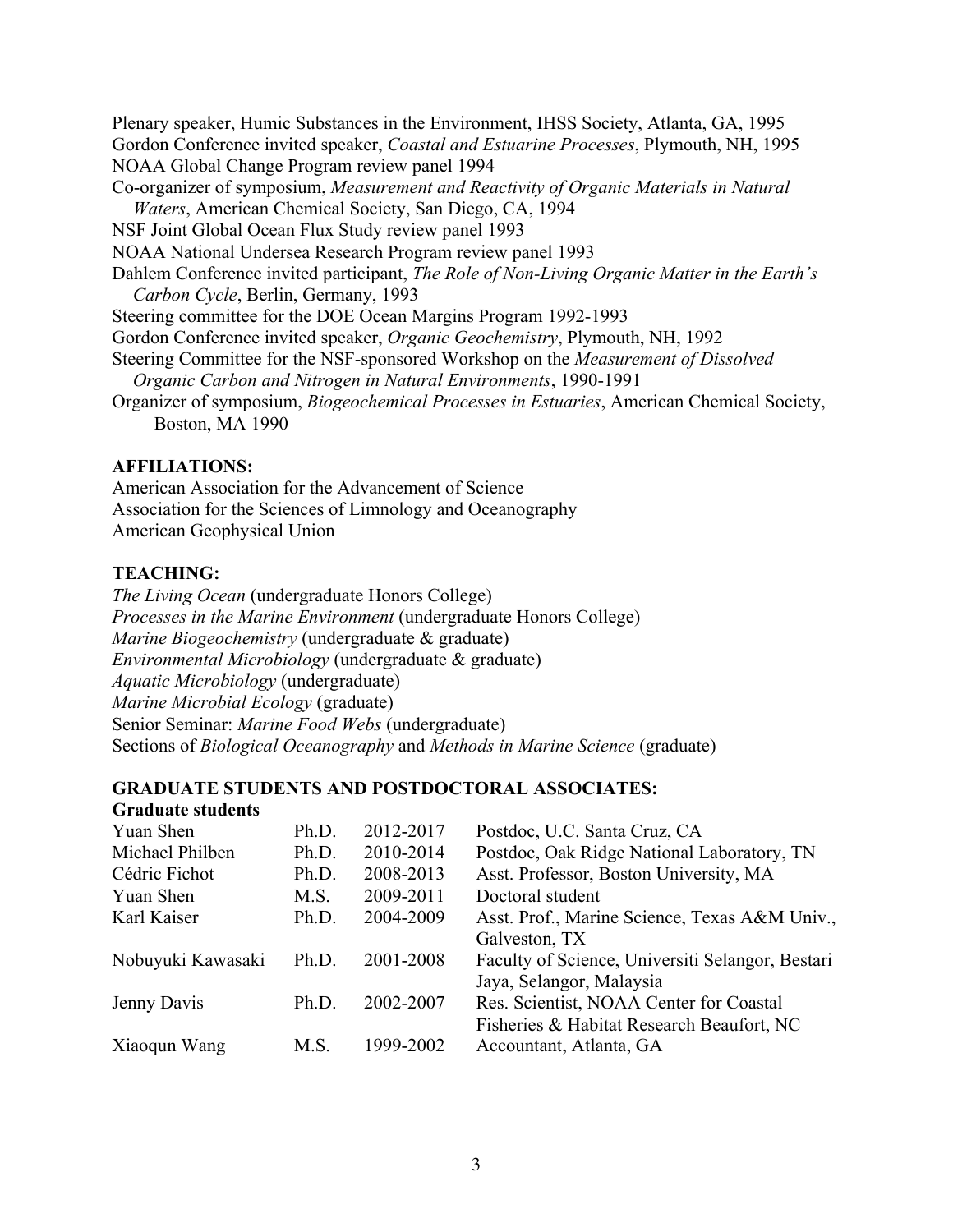| Susan Ziegler                         | Ph.D.        | 1993-1998         | Canada Research Chair in Environmental<br>Sciences, Professor, Memorial University,<br>Newfoundland, Canada |
|---------------------------------------|--------------|-------------------|-------------------------------------------------------------------------------------------------------------|
| <b>Andrew Biersmith</b>               | MA.          | 1993-1997         | High School science teacher, GA                                                                             |
| Stephen Opsahl                        | Ph.D.        | 1988-1995         | Res. Scientist, USGS, San Antonio, TX                                                                       |
| Rainer Amon                           | Ph.D.        | 1991-1995         | Professor, Texas A&M Univ.,<br>Galveston, TX                                                                |
| <b>Postdoctoral Associates</b>        |              |                   |                                                                                                             |
| Oliver Lechtenfeld                    |              | Postdoc 2013-2015 | Res. Faculty, Helmholtz Center for<br>Environmental Research, Leipzig, Germany                              |
| Cédric Fichot                         | Postdoc 2013 |                   | Asst. Professor, Boston University, MA                                                                      |
| Karl Kaiser                           |              | Postdoc 2010-2012 | Asst. Professor, Texas A&M Galveston                                                                        |
| Luc Tremblay                          |              | Postdoc 2003-2005 | Assoc. Professor, Moncton University,                                                                       |
|                                       |              |                   | Moncton, Canada                                                                                             |
| Erik Smith                            |              | Postdoc 2003-2004 | Res. Scientist, Baruch Marine Institute,                                                                    |
|                                       |              |                   | Georgetown, SC                                                                                              |
| Anthony Aufdenkampe Postdoc 2002-2002 |              |                   | Res. Scientist, Stroud Water Research<br>Center, Avondale, PA                                               |
| Ingrid Obernosterer                   |              | Postdoc 2001-2002 | Res. Scientist, CNRS, University of Paris VI,<br>Laboratoirre Arago, Banyuls, France                        |
| Peter Hernes                          |              | Postdoc 1999-2002 | Professor, Univ. of California-Davis<br>Davis, CA                                                           |
| Patrick Louchouarn                    |              | Postdoc 1998-1999 | Vice President for Academic Affairs and Chief<br>Academic Officer, Texas A&M Univ.,<br>Galveston, TX        |
| Stephen Opsahl                        |              | Postdoc 1995-1998 | as above                                                                                                    |
| Rainer Amon                           |              | Postdoc 1995-1996 | as above                                                                                                    |
| Annelie Skoog                         |              | Postdoc 1995-1996 | Assoc. Professor, Univ. of Connecticut,                                                                     |
|                                       |              |                   | Groton, CT                                                                                                  |
| Bopi Biddanda                         |              | Postdoc 1992-1997 | Professor, Grand Valley State University,                                                                   |
|                                       |              |                   | Muskegon, MI                                                                                                |
| J. Dean Pakulski                      |              | Postdoc 1990-1994 | Res. Scientist, Univ. West Florida, FL                                                                      |
| Gerardo Chin-Leo                      |              | Postdoc 1988-1991 | Professor, Evergreen State College, WA                                                                      |
| Won Bae Yoon                          |              | Postdoc 1987-1989 | Res. Scientist, Food Industry, Korea                                                                        |

#### **Graduate student committees at other universities:**

Doctoral committee, Kaijun Lu, University of Texas, Austin, TX, 2016-present Doctoral committee, Jason Howard, Florida International University, Miami, FL, 2014-present Doctoral committee, Kathy Bowles, University of Georgia, Athens, GA, 2009-11 Doctoral committee, Zou Zou Kuzyk, Univ. of British Columbia, Canada, 2009 Doctoral committee, Andrew Steen, University of North Carolina, Chapel Hill, NC, 2007-09 Doctoral defense, Lucia Klauser, Swiss Federal Institute of Technology, Zurich, 2007 Doctoral committee, Lynn Abramson, SUNY-Stony Brook, NY, 2005-07 Doctoral defense, Bart Veuger, Utrecht University, Netherlands, 2006 Masters committee, Susan Lang, University of Washington, Seattle, WA, 2003 Faculty opponent, PhD student, Ramunas Stepanauskas, at Lund University, Sweden, 2000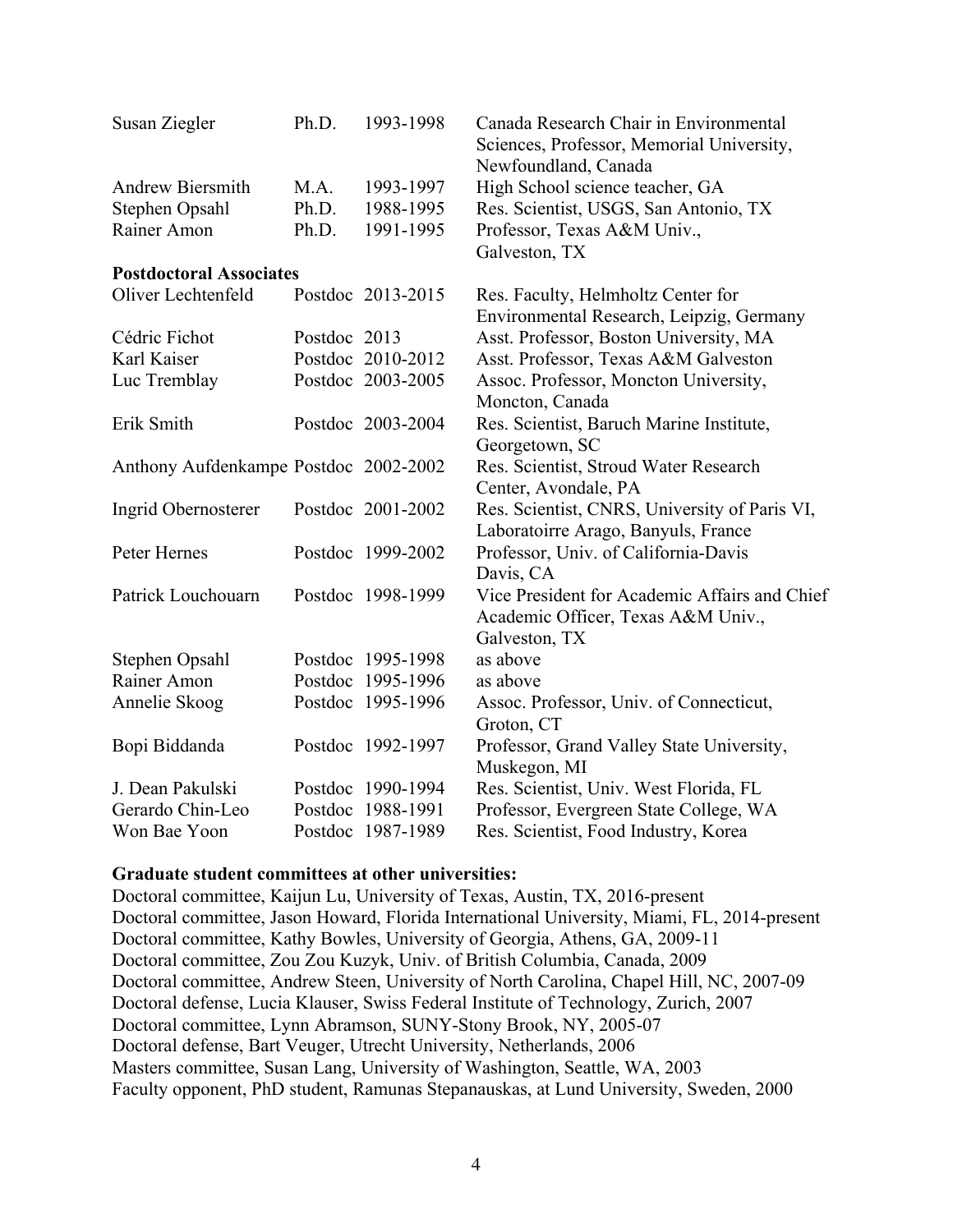Doctoral defense, Ingrid Obernosterer, Groningen University, Netherlands, 2000 Doctoral committee, Niels Borch, University of Delaware, Lewes, DE, 1998

### **VISITING SCHOLARS HOSTED:**

|                                | Dr. Sara Sandron (Res. Scientist) University of Tasmania (Australia)     | 2016       |
|--------------------------------|--------------------------------------------------------------------------|------------|
| Dr. Tae-Hoon Kim (Postdoc)     | Seoul National University (Korea)                                        | 2014       |
| Linda Jørgensen (PhD student)  | <b>Technical University of Denmark (Denmark)</b>                         | 2013       |
| Chia-Jung Lu (PhD student)     | Ocean Research Institute, Tokyo University (Japan) 2013                  |            |
| Dandan Duan (PhD student)      | Guangzhou Institute of Geochemistry, CAS (China) 2012-13                 |            |
| Dr. Yong Ran (Faculty)         | Guangzhou Institute of Geochemistry, CAS (China) 2012                    |            |
| Dr. Satoru Hobara (Faculty)    | Rakuno Gakuen University (Japan)                                         | 2011-12    |
| Yulong Zhang (PhD student)     | Guangzhou Institute of Geochemistry, CAS (China) 2011-12                 |            |
| Ruth Flerus (PhD student)      | Alfred Wegener Institute (Germany)                                       | 2011       |
| Dr. Qinghui Huang (Faculty)    | Tongji University (China)                                                | 2010-11    |
| Dr. Shengkang Liang (Faculty)  | Ocean University of China, Qingdao (China)                               | 2009-10    |
| Lashun King (PhD student)      | Virginia Institute of Technology, (USA)                                  | 2007, 2008 |
| Andras Gaspar (PhD student)    | Institute of Ecological Chemistry, GSF (Germany)                         | 2007       |
| Kenia Whitehead (PhD student)  | University of Washington, (USA)                                          | 2001       |
| Ralph Engbrodt (PhD student)   | Alfred Wegener Institute (Germany)                                       | 2000       |
|                                | Mercedes Martinez (MS student) Universidad de Las Palmas (Spain)         | 2000       |
| Joerg Lobbes (PhD student)     | Alfred Wegener Institute (Germany)                                       | 1998       |
| Dr. Rainer Amon (Res. Faculty) | Alfred Wegener Institute (Germany)                                       | 1998, 1999 |
| Dr. Hiroshi Ogawa (Faculty)    | Ocean Research Institute, Tokyo University (Japan) 1997-98               |            |
|                                | Jasper van Heemst (PhD student) Institute for Sea Research (Netherlands) | 1994       |
| Dr. John Hedges (Faculty)      | University of Washington, (USA)                                          | 1987       |

### **RESEARCH EXPEDITIONS (Chief scientist on 6 of 27 expeditions, over 420 days at sea):**

*RV Atlantic* Explorer, Bermuda Atlantic Time Series Station, 2016 CCGS *Amundsen*, Beaufort Sea and Amundsen Gulf, MALINA program, 2009 *USCGC Healy*, Arctic Ocean, Shelf Basin Interactions (SBI) program, 2002, 2004 *RV Cape Hatteras*, Sargasso Sea and Bermuda Atlantic Time Series Station, 2001 *RV Kaimikai-O-Kanoloa*, Hawaii Ocean Time Series Station, 1999 *RV Longhorn*, Gulf of Mexico, 1987, 1988, 1989, 1991, 1993, 1996, 2000 *RV Pelagia*, North Sea, 1995 *RV Pelican*, Louisiana shelf and slope, 1993 *RV John Vickers*, Equatorial Pacific (EQPAC), 1992 *RV Weatherbird*, Bermuda Atlantic Time Series Station, 1992 *RV Alpha Helix*, Hawaii Ocean Time Series Station, 1991 *NV Malcolm Baldrige*, Mississippi River plume (NECOP), 1990, 1991 *RV Amanai*, Amazon River (Carbon in the Amazon River Experiment; CAMREX), 1988, 1990 *RV Cape Florida*, Bahamas, 1982, 1983, 1985, 1986 *RV Bellows*, Bahamas, 1979

**PUBLICATIONS** *h***-index 81; over 22,400 citations (Google Scholar)** http://scholar.google.com/citations?user=hAL8GcMAAAAJ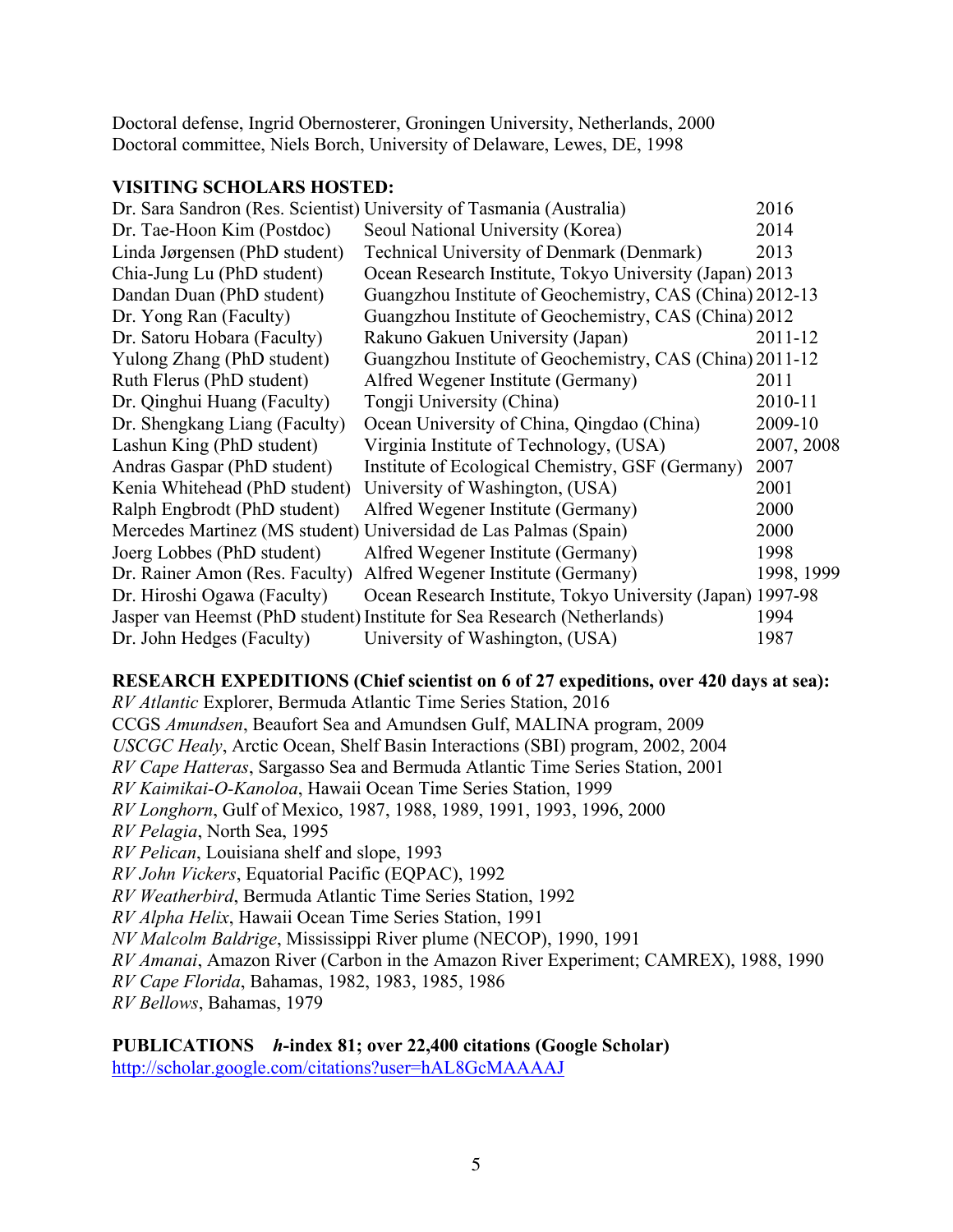#### **2017 (197 publications total)**

- Shen, Y., R. Benner, K. Kaiser, C. Fichot, and T. E. Whitledge. 2017. Pan-Arctic distribution of bioavailable dissolved organic matter and linkages with productivity in ocean margins. **Geophys. Res. Lett.**, in review.
- Shen, Y. and R. Benner. 2017. Mixing it up in the ocean carbon cycle. *Sci. Rep.* **(***Nature Publ. Group)*, in review.
- Kim', T-H., G. Kim, Y. Shen, and R. Benner. 2017. Strong linkages between surface and deepwater dissolved organic matter in the East/Japan Sea. **Biogeosci.,** 14, 2561-2570, doi: 10.5194/bg-14-2561-2017.
- Druffel, E.R.M., S. Griffin, C.S. Glynn, R. Benner, and B.D. Walker. 2017. Radiocarbon in dissolved organic and inorganic carbon of the Arctic Ocean. **Geophys. Res. Lett.**, 44, doi:10.1002/2016GL072138.
- Ziegler, S.E., R. Benner, S.A. Billings, K.A. Edwards, M. Philben, X. Zhu, and J. Laganière. 2017. Climate warming can accelerate carbon fluxes without changing soil carbon stocks. **Frontiers Earth Sci.** 5:2 doi: 103389/feart.2017.00002
- Kaiser, K., R. Benner, and R.M.W. Amon. 2017. Fate of terrigenous dissolved organic carbon on the Eurasian shelves and export to the North Atlantic. **J. Geophys. Res. Oceans**, 122, doi: 10.1002/2016JC012380
- Shen, Y., R. Benner, A.E. Murray, C. Gimpel, G. Mitchell, E. Weiss, C. Reiss. 2017. Bioavailable dissolved organic matter and biological hot spots during austral winter in Antarctic waters. **J. Geophys. Res. Oceans**, 121, doi: 10.1002/2016JC012301

### **2016 (190 publications total)**

- Shen, Y., R. Benner, L.L. Robbins, and J.G. Wynn. 2016. Sources, distributions and dynamics of dissolved organic matter in the Canada and Makarov Basins. **Frontiers Mar. Sci.**, 3:198. doi: 10.3389/fmars.2016.00198
- Fichot**,** C. G., R. Benner, K. Kaiser, Y. Shen, R.W.M. Amon, H. Ogawa, and C-J. Lu. 2016. Predicting dissolved lignin phenol concentrations in the coastal ocean from chromophoric dissolved organic matter (CDOM) absorption coefficients. **Frontiers Mar. Sci.,** 3:7. doi: 10.3389/fmars.2016.00007
- Philben, M., S. Ziegler, K. Edwards, R. Kahler III, and R. Benner. 2016. Rates of soil organic nitrogen cycling increase with temperature and precipitation along a boreal forest latitudinal transect. **Biogeochem.**, doi: 10.1007/s10533-016-0187-7
- Shen, Y., C. Fichot, S-K. Liang, and R. Benner. 2016. Biological hot spots and the accumulation of dissolved organic matter in a highly productive ocean margin. **Limnol. Oceanogr.**, 61: 1287-1300, doi: 10.1002/lno.10290
- Chapelle, F.H., Y. Shen, E.W. Strom, and R. Benner. 2016. The removal kinetics of dissolved organic matter and the optical clarity of groundwater. **Hydrogeol. J.**, doi: 10.1007/s10040- 016-1406-y
- Strong, A. L., K.E. Lowry, Z.W. Brown, M.W. Mills, G.L. van Dijken, R.S. Pickart, L.W. Cooper, K.E. Frey, R. Benner, C.G. Fichot, J.T. Mathis, N.R. Bates, K.R. Arrigo. 2016. Mass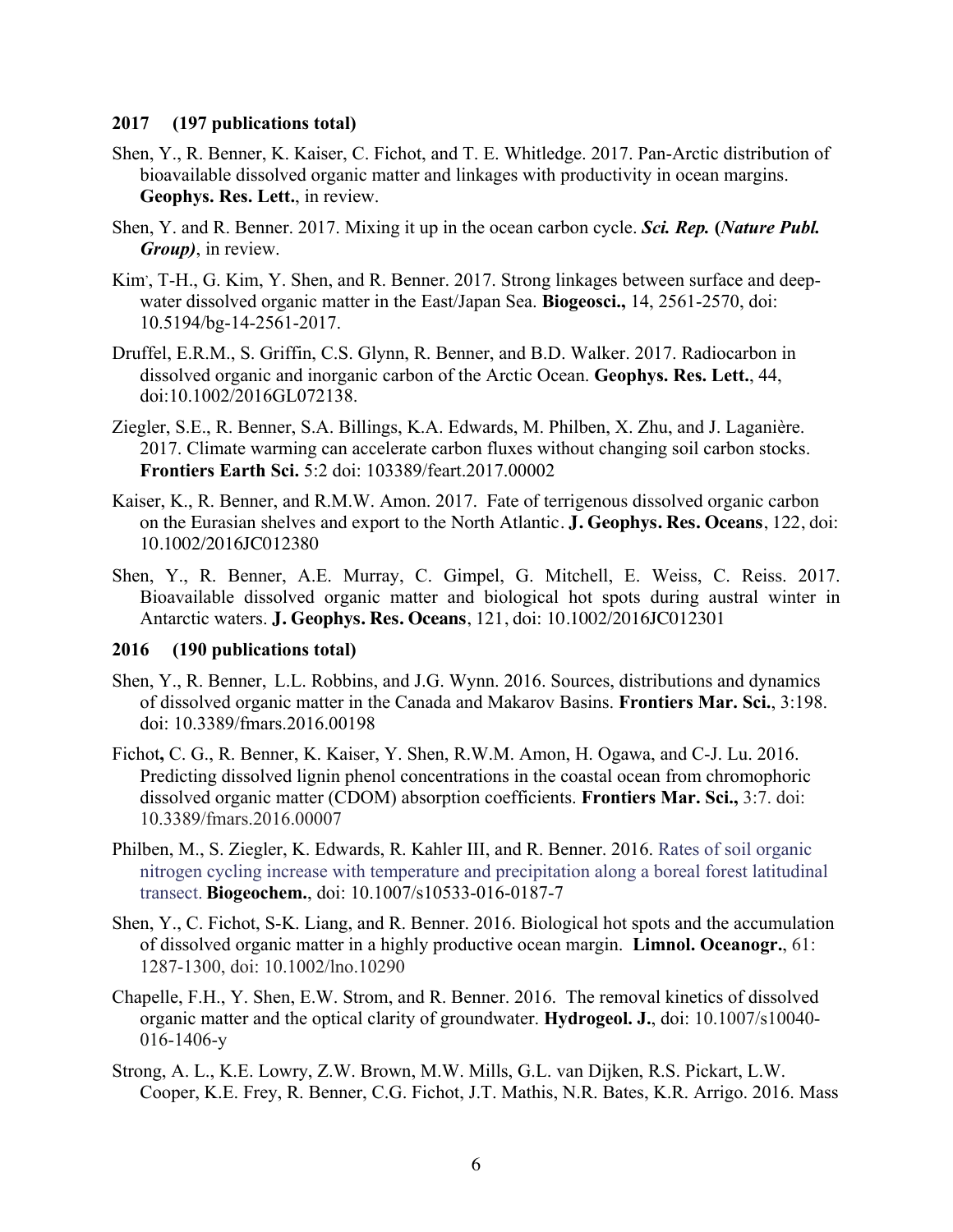balance estimates of carbon export in different water masses of the Chukchi Sea shelf. **Deep-Sea Res. II**, 130: 88-99.

Lu, C-J., R.Benner, C. G. Fichot, H. Fukuda, Y. Yamashita, and H. Ogawa. 2016. Sources and transformations of dissolved lignin phenols and chromophoric dissolved organic matter in Otsuchi Bay, Japan. **Frontiers Mar. Sci**, doi: 10.3389/fmars.2016.00085.

### **2015 (183 publications total)**

- Benner, R., and R. Amon. 2015. The size-reactivity continuum of major bioelements in the ocean. **Ann. Rev. Mar. Sci.,** 7: 185-205.
- Lechtenfeld, O. J., N. Hertkorn, Y. Shen, M. Witt, and R. Benner. 2015. Marine sequestration of carbon in bacterial exometabolites. **Nature Communications**, 6:6711 doi: 10.1038/ncomms7711.
- Shen, Y., F. H. Chapelle, E. W. Strom, and R. Benner. 2015. Origins and bioavailability of dissolved organic matter in groundwater. **Biogeochemistry** 122: 61-78.
- Philben, M., J. Holmquist, G. MacDonald, D. Duan, K. Kaiser, and R. Benner. 2015. Temperature, vegetation and oxygen controls on decomposition in a James Bay peatland. **Global Biogeochem. Cycles**, 29, doi:10.1002/2014GB004989.
- Motegi, C., K. Kaiser, R. Benner, and M. G. Weinbauer. 2015. Effect of P-limitation on prokaryotic and viral production in surface waters of the Northwestern Mediterranean Sea. **J. Plankton. Res.,** 37: 16-20.
- Yamamshita, Y., C. G. Fichot, Y. Shen, R. Jaffé, and R. Benner. 2015. Linkages among fluorescent dissolved organic matter, dissolved amino acids and lignin-derived phenols in river-influenced ocean margins. **Frontiers Mar. Sci.,** 2:92. doi: 10.3389/fmars.2015.00092.

### **2014 (177 publications total)**

- Fichot, C. G., and R. Benner. 2014. The fate of terrigenous dissolved organic carbon in a riverinfluenced ocean margin. **Global Biogeochem. Cycles**, 28, doi:10.1002/2013GB004670.
- Fichot, C. G., S. E. Lohrenz, and R. Benner. 2014. Pulsed, cross-shelf export of terrigenous dissolved organic carbon to the Gulf of Mexico**. J. Geophysical Res. Oceans,** 119, doi: 10.1002/2013JC009424.
- Hobara S., T. Osono, D. Hirose, K. Noro, M. Hirota, and R. Benner. 2014. The roles of microorganisms in litter decomposition and soil formation. **Biogeochemistry,** 118: 471-486, doi10.1007/s10533-013-9912-7.
- Philben, M., K. Kaiser, and R. Benner. 2014. Biochemical evidence for minimal vegetation change in peatlands of the West Siberian Lowland during the Medieval Climate Anomaly and Little Ice Age. **J. Geophys. Res. Biogeosci.,** 119, doi:10.1002/2013JG002396.
- Philben, M., K. Kaiser, and R. Benner. 2014. Does oxygen exposure time control the extent of organic matter decomposition in peatlands? **J. Geophys. Res. Biogeosci.,** 119, doi:10.1002/2013JG002573.
- Jørgensen, L., O. J. Lechtenfeld, R. Benner, M. Middelboe, and C. A. Stedmon. 2014. Production and transformation of dissolved neutral sugars and amino acids by bacteria in seawater. **Biogeosciences,** 11, 5349-5363, doi:10.5194/bg-11-5349-2014.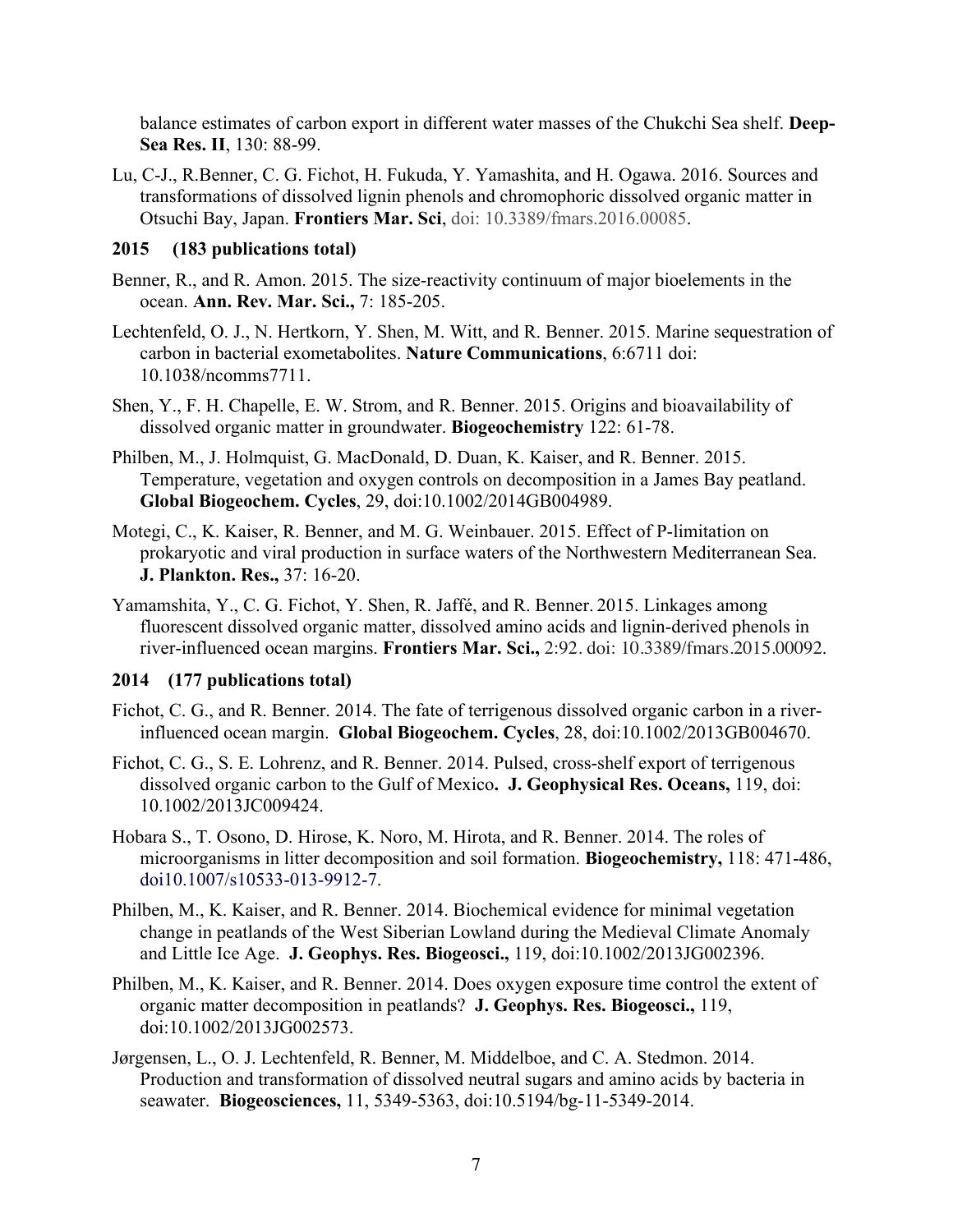#### **2013 (171 publications total)**

- Fichot, C. G., K. Kaiser, S. B. Hooker, R. M. W. Amon, M. Babin, S. Bélanger, S. A. Walker, and R. Benner. 2013. Pan-Arctic distributions of continental runoff in the Arctic Ocean. *Sci. Rep.* **3 (***Nature Publ. Group)*, 1053: doi: 10.1038/srep01053 *This article was highlighted under Editor's Choice in the 1 Feb. 2013 issue of Science*.
- Philben, M. and R. Benner. 2013. Reactivity of hydroxyproline-rich glycoproteins and their potential as biochemical tracers of plant nitrogen. **Org. Geochem.**, 57: 11-22.
- DeBond, N., M. L. Fogel, P. L. Morrill, R. Benner, R. Bowden, and S. Ziegler. 2013. Variable δD values among major biochemicals in plants: Implications for environmental studies. **Geochimica Acta Cosmochimica**, 111: 117-127.
- Zhang, Y., K. Kaiser, Y. Ran, R. Benner, D. Zhang, and L. Li. 2013. Sources, distributions and early diagenesis of sedimentary organic matter in the Pearl River region of the South China Sea. **Mar. Chem.,** 158: 39-48.

### **2012 (167 publications total)**

- Fichot, C. G., and R. Benner. 2012. The spectral slope coefficient of chromophoric dissolved organic matter  $(S_{275-295})$  as a tracer of terrigenous dissolved organic carbon in riverinfluenced ocean margins. **Limnol. Oceanogr.**, 57: 1453-1466.
- Shen, Y., C. Fichot, and R. Benner. 2012. Floodplain influences on dissolved organic matter composition and export from the lower Mississippi-Atchafalaya River system to the Gulf of Mexico. **Limnol. Oceanogr.**, 57: 1149-1160.
- Kaiser, K., and R, Benner. 2012. Organic matter transformations in the upper mesopelagic zone of the North Pacific: chemical composition and linkages to microbial community structure. **J. Geophys. Res. Oceans,** 117, C01023,doi: 10.1029/2011JC007141.
- Shen, Y., C. G. Fichot, and R. Benner. 2012. Dissolved organic matter composition and bioavailability reflect ecosystem productivity in the western Arctic Ocean. **Biogeosciences**, 9: 4993-5005.
- Flerus, R., B.P. Koch, O.J. Lechtenfeld, S.L. McCallister, P. Schmitt-Kopplin, R. Benner, K. Kaiser, G. Kattner. 2012. A molecular perspective on the ageing of marine dissolved organic matter. **Biogeosciences**, 9: 1935–1955.
- Kaiser, K., and R, Benner. 2012. Characterization of lignin by gas chromatography and mass spectrometry using a simplified CuO oxidation method. **Anal. Chem.,** 84: 459-464.
- Matsuoka, A., A. Bricaud, R. Benner, J. Para, R. Sempéré, L. Prieur, S. Bélanger and M. Babin. 2012. Tracing the transport of colored dissolved organic matter in water masses of the Southern Beaufort Sea: relationship with hydrographic characteristics. **Biogeosciences**, 9: 925-940.
- Chapelle, F.H., P.M. Bradley, P.B. McMahon, K. Kaiser, and R. Benner. 2012. Dissolved oxygen as an indicator of bioavailable dissolved organic carbon in groundwater. **Ground Water**, 50: 230-241.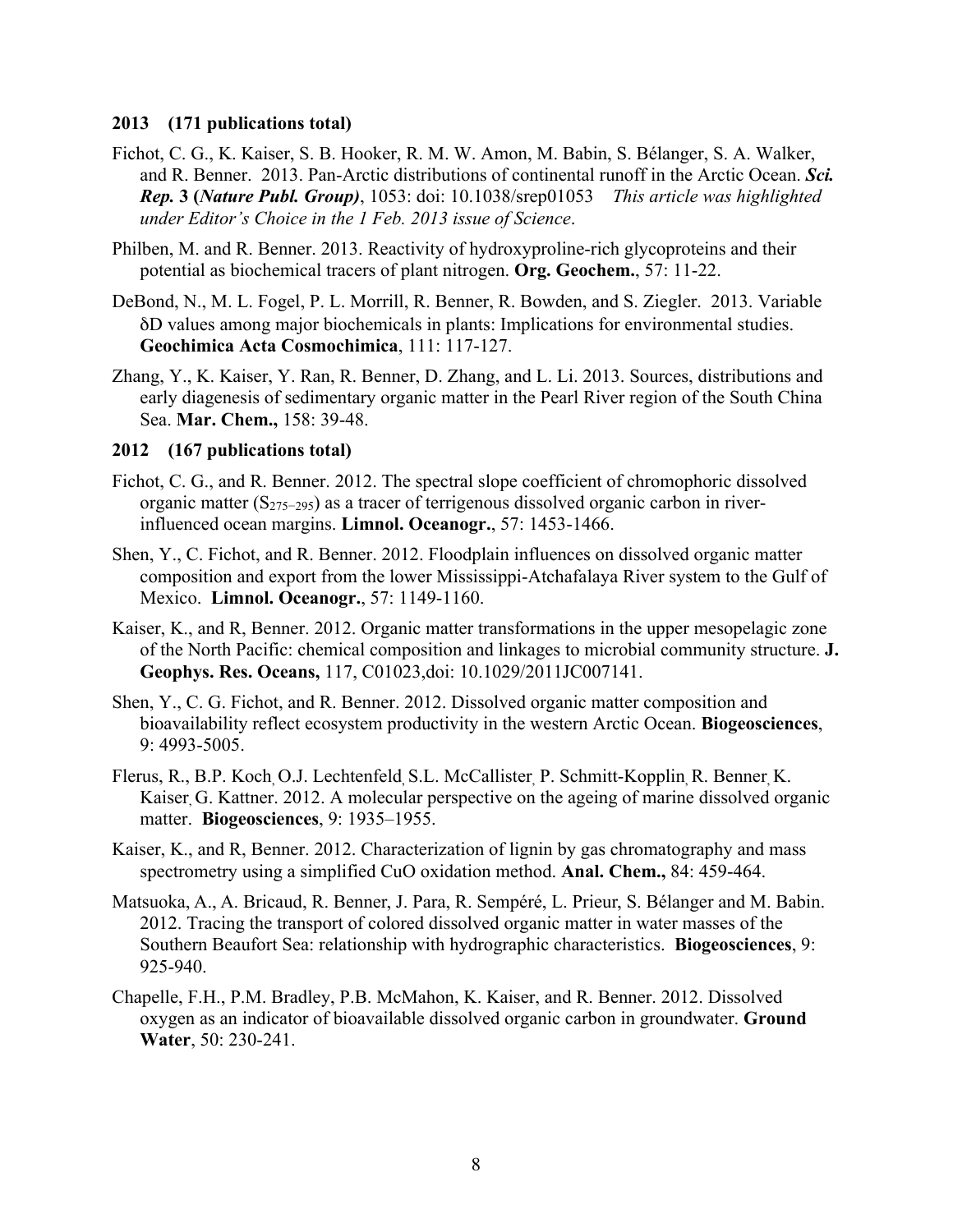- Xie H., S. Bélanger, G. Song, R. Benner, A. Taalba, M. Blais, V. Lefouest, J.-É Tremblay, M. Babin. 2012. Photoproduction of ammonium in the southeastern Beaufort Sea and its biogeochemical implications. **Biogeosciences**, 9: 3047-3061.
- Huang, Q., K. Kaiser, and R. Benner. 2012. A simple HPLC method for the measurement of nucleobases and the RNA and DNA content of cellular material. **Limnol. Oceanogr. Methods**, 10: 608-616.
- Ortega-Retuerta, E., W. H. Jeffrey, M. Babin, S. Bélanger, R. Benner, D. Marie, A. Matsuoka, P. Raimbault, and F. Joux. 2012. Carbon fluxes in the Canadian Arctic: patterns and drivers of bacterial abundance, production and respiration on the Beaufort Sea margin. **Biogeosciences**, 9: 3679-3692.
- Peter, S., Y. Shen, K. Kaiser, R. Benner, and E. Durisch-Kaiser. 2012. Bioavailability and diagenetic state of dissolved organic matter in riparian groundwater. **J. Geophys. Res.** 117, G04006, doi:10.1029/2012JG002072.
- Billings, S. A., S. E. Ziegler, R. Benner, D. deB. Richter, W. Schlesinger, J. Chanton. 2012. Predicting carbon cycle feedbacks to climate: choosing the right tools for the job. *EOS***,** 93: 188-189.
- Thomas, L.K., M.A. Widdowson, J.T. Novak, F.H. Chapelle, R. Benner, and K. Kaiser. 2012. Potentially bioavailable natural organic carbon and hydrolyzable amino acids in aquifer sediments. **Ground Water Monitoring and Remediation**, 32: 92-95.

### **2011 (153 publications total)**

- Benner, R. 2011. Loose ligands and available iron in the ocean. **Proc. Natl. Acad. Sci.** 108: 893-894.
- Benner, R., and G. J. Herndl. 2011. Bacterially derived dissolved organic matter in the microbial carbon pump, pp. 46–48, *In*: Microbial Carbon Pump in the Ocean*,* N. Jiao, F. Azam, S. Sanders (eds.), *Science***/AAAS**, Washington, DC, http://www.sciencemag.org/site/products/microbialpump/
- Kawasaki, N., R. Sohrin, H. Ogawa, T. Nagata and R. Benner. 2011. Bacterial carbon content and the living and detrital bacterial contributions to suspended particulate organic carbon in the North Pacific Ocean. **Aquat. Microb. Ecol.** 62: 165-176.
- Fichot, C. G., and R. Benner. 2011. A novel method to estimate DOC from CDOM absorption coefficients in coastal waters. **Geophys. Res. Lett.** 38, L03610, doi:10.1029/2010GL046152.
- Benner, R., and K. Kaiser. 2011. Biological and photochemical transformations of lignin phenols and amino acids in riverine dissolved organic matter. **Biogeochem.**, 102: 209-222.
- Luo, H., H. Zhang, R. A. Long and R. Benner. 2011. Depth distribution of alkaline phosphatases and phosphonate utilization genes in the North Pacific Subtropical Gyre. **Aquat. Microb. Ecol.,** 62: 61-69.
- Jiao, N., G. J. Herndl, D. A. Hansell, R. Benner, G. Kattner, S. W. Wilhelm, D. L. Kirchman, M. G. Weinbauer, T. Luo, F. Chen and F. Azam. 2011. The microbial carbon pump and the oceanic recalcitrant dissolved organic matter pool. **Nature Rev. Micro.**, 9: 555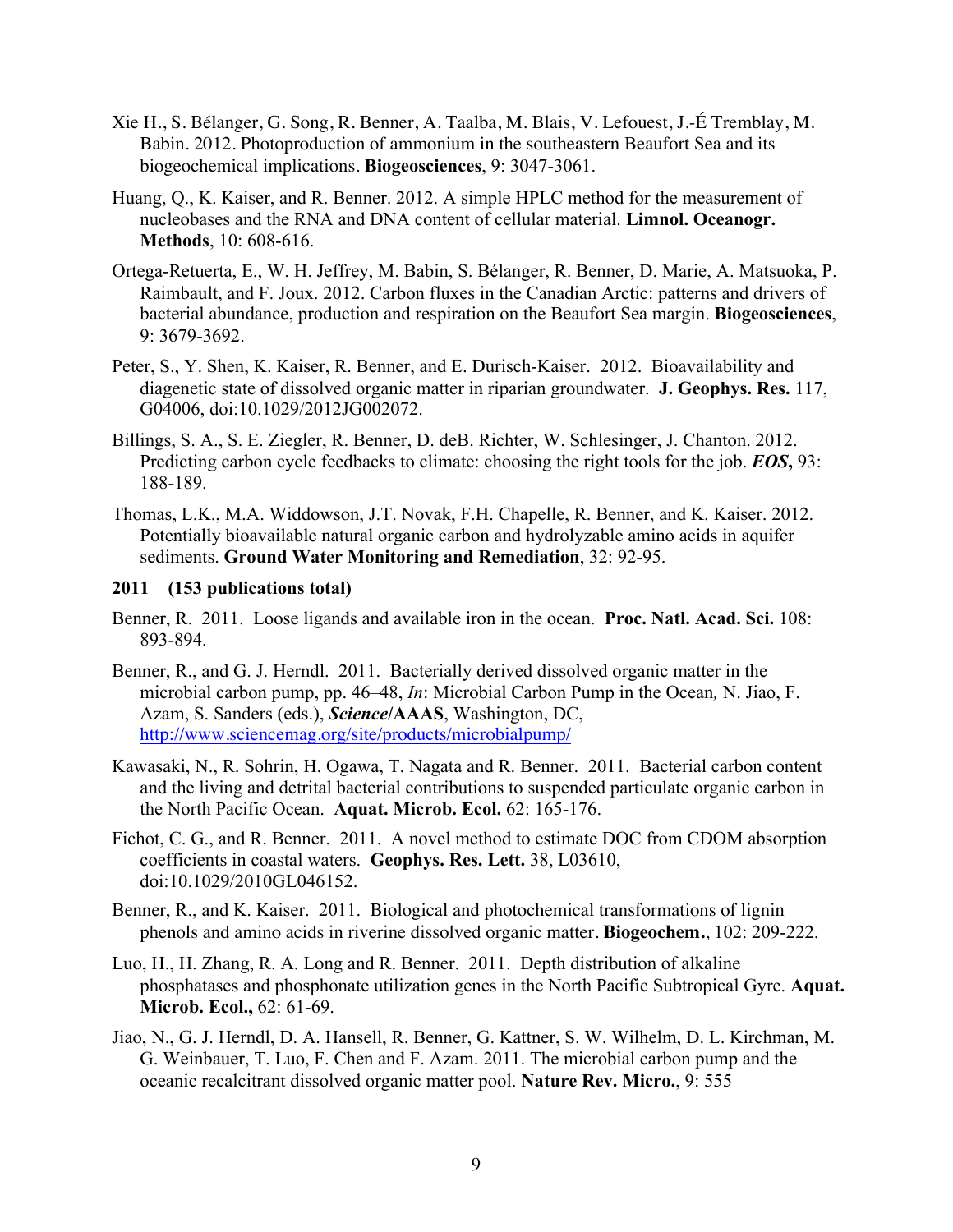### **2010 (146 publications total)**

- Jiao, N., G. J. Herndl, D. A. Hansell, R. Benner, G. Kattner, S. W. Wilhelm, D. L. Kirchman, M. G. Weinbauer, T. Luo, F. Chen and F. Azam. 2010. Microbial production of recalcitrant dissolved organic matter: long-term carbon storage in the global ocean. **Nature Rev. Micro.**, 8, 593-599.
- Benner, R. 2010. Biosequestration of carbon by heterotrophic microbes. **Nature Rev. Micro.**,  $9:75.$

### **2009 (144 publications total)**

- Luo, H., R. Benner, R. A. Long, and J. Hu. 2009. Subcellular localization of marine bacterial alkaline phosphatases. **Proc. Natl. Acad. Sci.,** 106: 21219-21223.
- Kaiser, K., and R. Benner. 2009. Biochemical composition and size distribution of organic matter at the Pacific and Atlantic time-series stations. **Mar. Chem.,** 113: 63-77.
- Davis, J., K. Kaiser, and R. Benner. 2009. Amino acid and amino sugar yields and compositions as indicators of dissolved organic matter diagenesis. **Org. Geochem.,** 40: 343- 352.
- Perdue, E. M., and R. Benner. 2009. Marine organic matter, pp. 407-449, *In:* Biophysico-Chemical Processes Involving Natural Nonliving Organic Matter in Environmental Systems, N. Senesi, B. Xing, and P. M. Huang (eds), IUPAC Book Series, Wiley, NJ**.**
- Tremblay, L., and R. Benner. 2009. Organic matter diagenesis and bacterial contributions to detrital carbon and nitrogen in the Amazon River system. **Limnol. Oceanogr.,** 54: 681-691.

#### **2008 (139 publications total)**

- Kaiser, K., and R. Benner. 2008. Major bacterial contribution to the ocean reservoir of detrital organic carbon and nitrogen. **Limnol. Oceanogr.,** 53: 99-112.
- Chapelle, F. H., P. M. Bradley, D. J. Goode, C. Tiedeman, P. J. Lacombe, K. Kaiser, and R. Benner. 2008. Biochemical indicators for the bioavailability of organic carbon in ground water. **Ground Water**, DOI: 10.1111/j.1745-6584.2008.00493.x
- Burns, K. A., P. J. Hernes, D. Brinkman, A. Poulsen, and R. Benner. 2008. Dispersion and cycling of organic matter from Sepik River outflow to the Papua New Guinea coast as determined from biomarkers. **Org. Geochem.**, 39: 1747-1764.
- Verdugo, P., M. V. Orellena, W. C. Chin, T. W. Petersen, G. van den Eng, R. Benner, and J. I. Hedges. 2008. Marine biopolymer self-assembly: implications for carbon cycling in the ocean. **Faraday Discuss.** 139: 393-398.

#### **2007 (135 publications total)**

- Davis, J., and R. Benner. 2007. Quantitative estimates of labile and semi-labile DOC in the western Arctic Ocean: A molecular approach. **Limnol. Oceanogr.,** 52: 2434-2444.
- McCarthy, M. D., R. Benner, C. Lee, and M. L. Fogel. 2007. Amino acid nitrogen isotopic fractionation patterns as indicators of heterotrophic processing in plankton, particulate and dissolved organic matter in the central Pacific Ocean. **Geochim. Cosmochim. Acta,** 71, 4727–4744.

### **2006 (133 publications total)**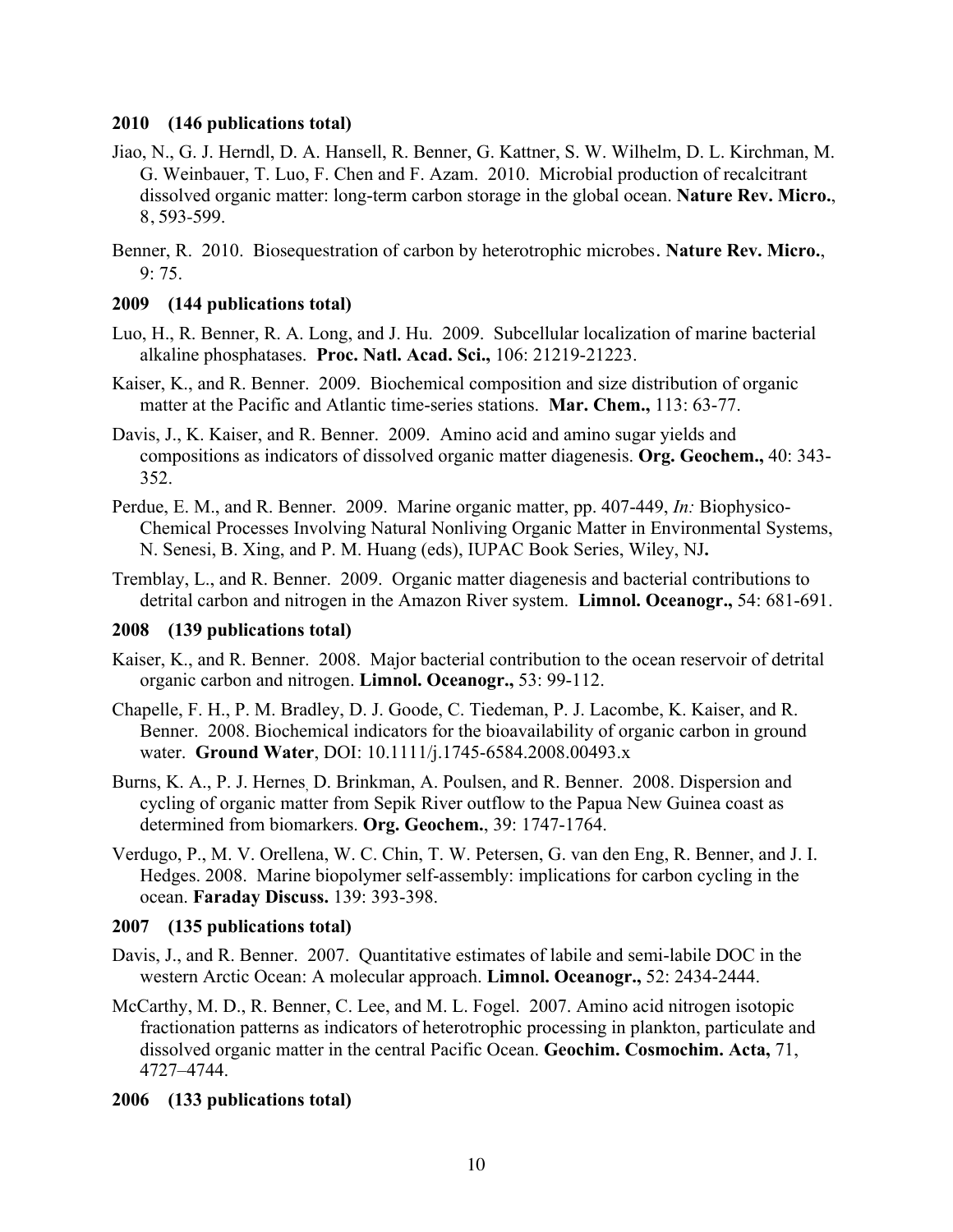- Tremblay, L., and R. Benner. 2006. Microbial contributions to N-immobilization and organic matter preservation in decaying plant detritus. **Geochim. Cosmochim. Acta**., 70: 133-146.
- Hernes, P.J., and R. Benner. 2006. Terrigenous organic matter sources and reactivity in the North Atlantic Ocean and a comparison to the Arctic and Pacific oceans. **Mar. Chem.**, 100: 66-79.
- Hertkorn N., R. Benner, P. Schmitt-Kopplin, M. Witt, K. Kaiser, M**.** Frommberger, A. Kettrup, J. I. Hedges. 2006. Characterization of a major refractory component of marine dissolved organic matter**. Geochim. Cosmochim. Acta**., 70: 2990-3010.
- Kawasaki, N., and R. Benner. 2006. Bacterial release of dissolved organic matter during cell growth and decline: molecular origin and composition. **Limnol. Oceanogr.**, 51: 2170-2180.
- Maie, N., K. J. Parish, A. Watanabe, H. Knicker, R. Benner, T. Abe, K. Kaiser and R. Jaffe. 2006. Chemical characteristics of dissolved organic nitrogen in an oligotrophic subtropical coastal ecosystem. **Geochim. Cosmochim. Acta**, 70: 4491-4506.
- Sannigrahi, P., E. D. Ingall, and R. Benner. 2006. Nature and dynamics of phosphorouscontaining components of marine dissolved and particulate organic matter. **Geochim. Cosmochim. Acta,** 70: 5868-5882.

### **2005 (127 publications total)**

- Benner, R., P. Louchouarn, and R.M.W. Amon. 2005. Terrigenous dissolved organic matter in the Arctic Ocean and its transport to surface and deep waters of the North Atlantic. **Global Biogeochem. Cycles**. 19, GB2025, doi:10.1029/2004GB002398.
- Sannigrahi, P., E. D. Ingall, and R. Benner. 2005. Cycling of dissolved and particulate organic matter at station Aloha: Insights from  ${}^{13}C$  NMR spectroscopy coupled with elemental, isotopic and molecular analyses. **Deep-Sea Res.** I. 52: 1429-1444.
- Smith, E. M. and R. Benner. 2005. Photochemical transformations of riverine dissolved organic matter: Effects on estuarine bacterial metabolism and nutrient demand. **Aquat. Microb. Ecol.** 40: 37–50.
- Davis, J. and R. Benner. 2005. Seasonal trends in the abundance, composition and bioavailability of particulate and dissolved organic matter in the Chukchi/Beaufort Seas and western Canada Basin. **Deep-Sea Res. II**, 52: 3396-3410.
- Kaiser, K., and R. Benner. 2005. Hydrolysis-induced racemization of amino acids. **Limnol. Oceanogr. Methods**, 3: 318-325.
- Overpeck J. T. and 23 co-authors. 2005. Arctic system on trajectory to new, seasonally ice-free state. **Eos**, 86 (34): 309-313.
- Cooper, L.W., R. Benner, J.W. McClelland, B.J. Peterson, R.M. Holmes, P.A. Raymond, D.A. Hansell, J.M. Grebmeier, and L.A. Codispotti. 2005. Linkages among runoff, dissolved organic carbon, and the stable oxygen isotope composition of seawater and other water mass indicators in the Arctic Ocean. **J. Geophys. Res.** 110, G02013, doi:10.1029/2005JG000031, 2005.

#### **2004 (120 publications total)**

Benner, R., B. Benitez-Nelson, K. Kaiser, and R. M. W. Amon. 2004. Export of young terrigenous dissolved organic carbon from rivers to the Arctic Ocean. **Geophys. Res. Lett.**,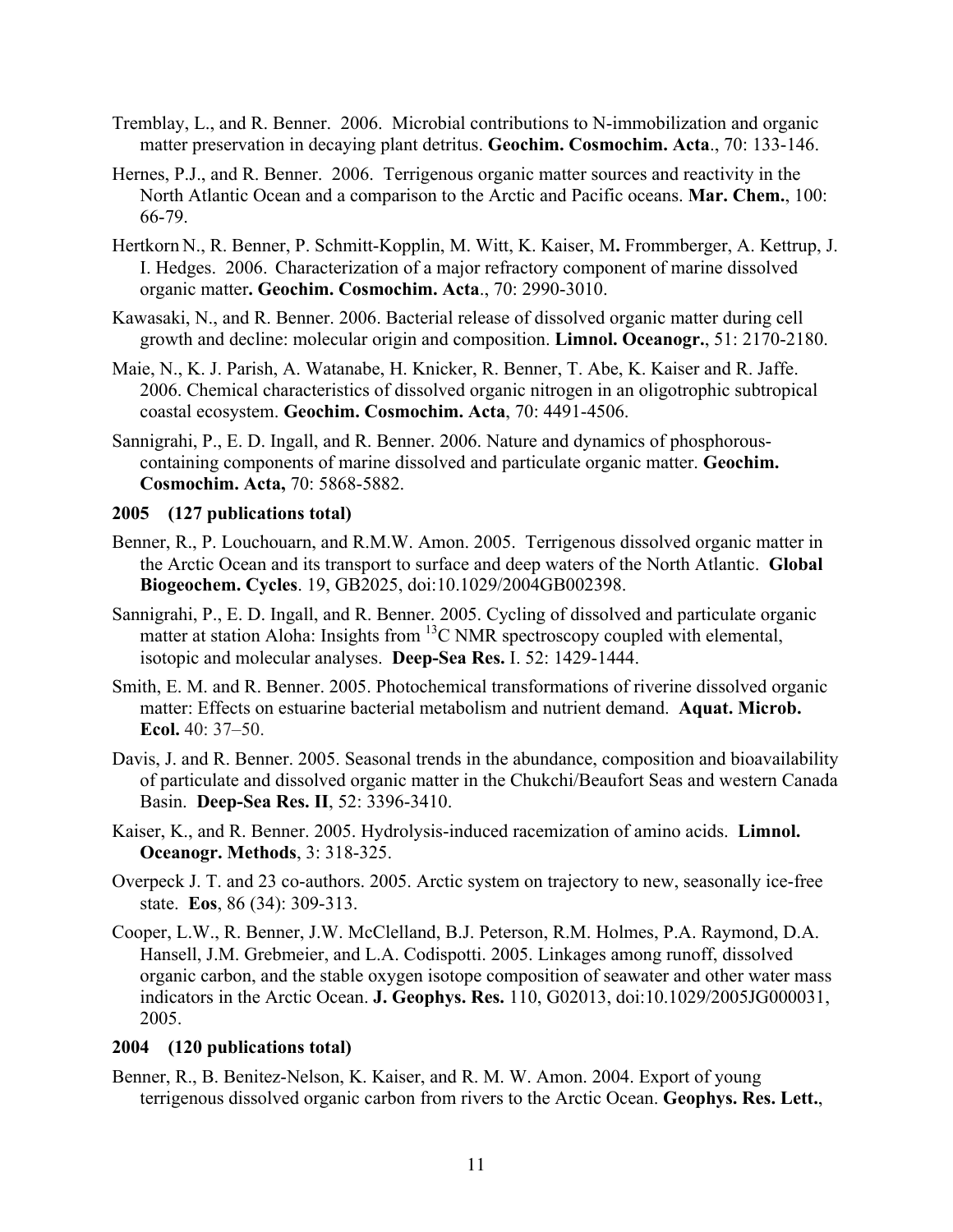31, L05305, doi:10.1029/2003GL019251. *This article was highlighted in the Research Spotlight section of EOS.*

- Benner, R. 2004. What happens to terrestrial organic matter in the ocean? **Mar Chem.** 92: 307- 310.
- Obernosterer, I., and R. Benner. 2004. Competition between biological and photochemical processes in the mineralization of dissolved organic carbon. **Limnol. Oceanogr**.. 49: 117- 124.
- Dagg, M., R. Benner, S. Lohrenz, and D. Lawrence. 2004. Transformation of dissolved and particulate materials on continental shelves influenced by large rivers: plume processes. **Cont. Shelf Res.** 24: 833-858.
- Ziegler, S., E. Kaiser, and R. Benner. 2004. Dynamics of dissolved organic carbon, nitrogen and phosphorus in a seagrass meadow of Laguna Madre, Texas. **Bull. Mar. Sci.**, 75; 391- 407.
- Burns, K. A., P. Greenwood, R. Benner, D. Brinkman, G. Brunskill, S. Codi, and I. Zagorskis. 2004. Organic biomarkers for tracing carbon cycling in the Gulf of Papua (Papua New Guinea). **Cont. Shelf Res**. 24: 2373-2394.
- McCarthy, M. D., R. Benner, C. Lee, J. I. Hedges, and M. L. Fogel. 2004. Amino acid carbon isotopic fractionation patterns in oceanic dissolved organic matter: an unaltered photoautotrophic source for dissolved organic nitrogen in the ocean? **Mar Chem.,** 92: 123- 134.
- Kim, S., L. A. Kaplan, R. Benner, and P. G. Hatcher. 2004. Hydrogen deficient molecules in natural riverine water samples - evidence for the existence of black carbon in DOM. **Mar. Chem.**, 92: 225-234.
- Lee, C., S. G. Wakeham, and R. Benner. 2004. Symposium on new approaches in marine organic biogeochemistry: a tribute to the life and science of John I. Hedges. **Mar. Chem.** 92: 1-3.

#### **2003 (111 publications total)**

- Benner, R., and K. Kaiser. 2003. Abundance of amino sugars and peptidoglycan in marine particulate and dissolved organic matter. **Limnol. Oceanogr.** 48: 118-128.
- Amon, R. M. W., and R. Benner. 2003. Combined neutral sugars as indicators of the origin and diagenetic state of dissolved organic matter in the Arctic Ocean. **Deep-Sea Res**. **I** 50, 151- 169.
- Wakeham, S. G., T. K. Pease, and R. Benner. 2003. Hydroxy fatty acids in marine dissolved organic matter as indicators of bacterial membrane material. **Org. Geochem.** 34: 857-868.
- Obernosterer, I., N. Kawasaki, and R. Benner. 2003. Phosphate limitation of respiration in the Sargasso Sea and uncoupling of P cycling in size fraction experiments. **Aquat. Microb. Ecol.** 32: 229-237.
- Benner, R. 2003. Molecular indicators of the bioavailability of dissolved organic matter, pp. 121-137, *In*: Aquatic Ecosystems: Interactivity of Dissolved Organic Matter, S.E.G.Findlay and R.L.Sinsabaugh (eds.), **Academic Press**.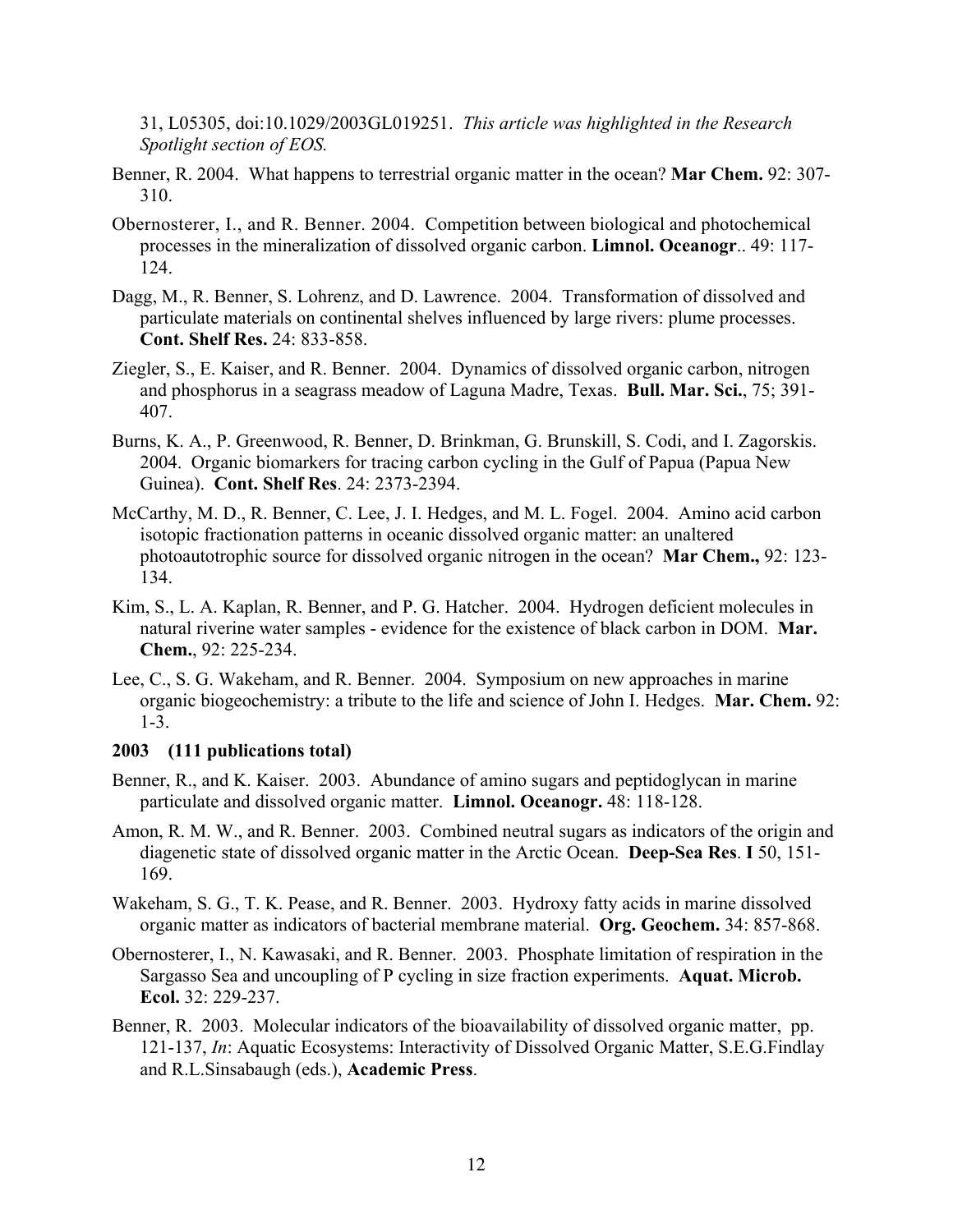Hernes, P. J., and R. Benner. 2003. Photochemical and microbial degradation of dissolved lignin phenols: Implications for the fate of terrigenous dissolved organic matter in marine environments. **J. Geophys. Res.**, 108 (C9), doi: 10.1029/2002JC001421, 2003.

### **2002 (105 publications total)**

- Benner, R. 2002. Chemical composition and reactivity, pp. 59-90, *In*: Biogeochemistry of Marine Dissolved Organic Matter, D. Hansell and C. Carlson (eds), **Academic Press**.
- Hernes, P. J., and R. Benner. 2002. Transport and diagenesis of dissolved and particulate terrigenous organic matter in the North Pacific Ocean. **Deep-Sea Res. I** 49: 2119-2132.

### **2001 (103 publications total)**

- Ogawa, H., Y. Amagai, I. Koike, K. Kaiser, and R. Benner. 2001. Production of refractory dissolved organic matter by bacteria. **Science** 292: 917-920.
- Benner, R., and S. Opsahl. 2001. Molecular indicators of the sources and transformations of dissolved organic matter in the Mississippi River plume. **Org. Geochem**. 32: 597-611.
- Kolowith, L. C., E. D. Ingall, and R. Benner. 2001. Composition and cycling of marine organic phosphorus. **Limnol. Oceanogr.** 46: 309-320.
- Amon, R. M. W., H.-P. Fitznar, and R. Benner. 2001. Linkages among the bioreactivity, chemical composition, and diagenetic state of marine dissolved organic matter. **Limnol. Oceanogr.** 46: 287-297.
- Hernes, P. J., R. Benner, G. L. Cowie, M. A. Goñi, B. A. Bergamaschi, and J. I. Hedges. 2001. Tannin diagenesis in mangrove leaves from a tropical estuary: A novel molecular approach. **Geochim. Cosmochim. Acta**, 65: 3109-3122.
- Routh, J., E. L. Grossman, E. M. Murphy, and R. Benner. 2001. Characterization and origin of dissolved organic carbon in Yegua groundwater in Brazos County, Texas. **Ground Water**, 39: 760-767.

### **2000 (97 publications total)**

- Benner, R., and S. Ziegler. 2000. Do photochemical transformations of dissolved organic matter produce biorefractory as well as bioreactive substrates? pp. 181-192, *In* : Microbial Biosystems: New Frontiers, Proceedings of the 8th International Symposium on Microbial Ecology. C. R. Bell, M. Brylinsky, and P. Johnson-Green (eds), **Atlantic Canada Society for Microbial Ecology**, Halifax, Canada.
- Ziegler, S., and R. Benner. 2000. Effects of solar radiation on dissolved organic matter cycling in a subtropical seagrass meadow. **Limnol. Oceanogr.** 45: 257-266.
- Kaiser, K., and R. Benner. 2000. Determination of amino sugars in environmental samples with high salt content by high-performance anion-exchange chromatography and pulsed amperometric detection. **Anal. Chem.** 72: 2566-2572.
- Pakulski, J. D., R. Benner, T. Whitledge, R. Amon, B. Eadie, L. Cifuentes, J. Ammerman, and D. Stockwell. 2000. Microbial metabolism and nutrient cycling in the Mississippi and Atchafalaya River plumes. **Estuar. Coast. Shelf Sci.** 50: 173-184
- Louchouarn, P., S. Opsahl, and R. Benner. 2000. Isolation and quantification of dissolved lignin from natural waters using solid-phase extraction (SPE) and GC/MS. **Anal. Chem.** 72: 2780- 2787.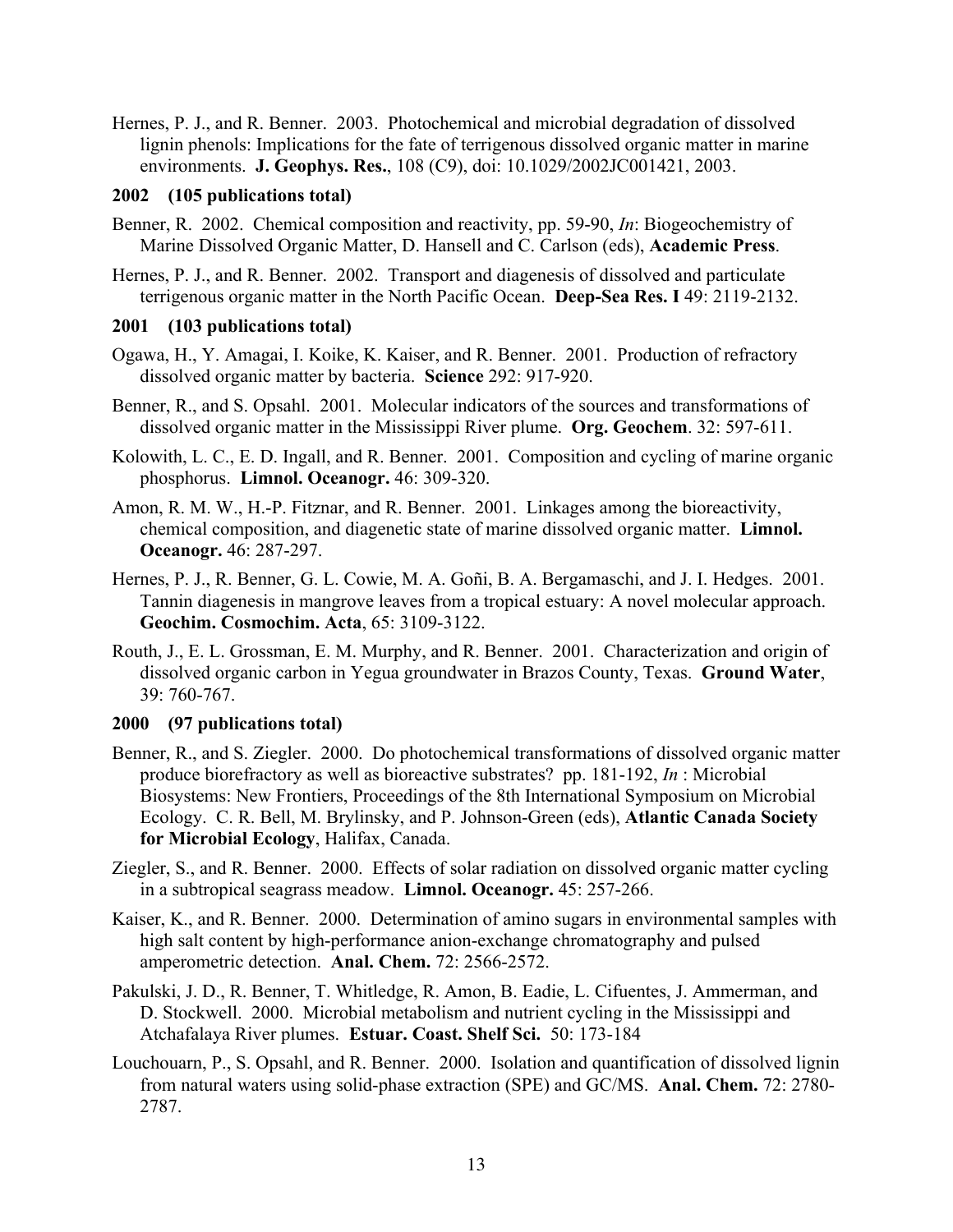Hedges, J. I., E. Mayorga, E. Tsamakis, M. E. McClain, P. Quay, J. E. Richey, R. Benner, S. Opsahl, B. Black, T. Pimentel, J. Q. Aguirre, and L. Maurice. 2000. Organic matter in Bolivian tributaries of the Amazon River: A comparison to the lower mainstream. **Limnol. Oceanogr.** 45: 1449-1466.

#### **1999 (91 publications total)**

- Ziegler, S., and R. Benner. 1999. Dissolved organic carbon cycling in a subtropical seagrassdominated lagoon. **Mar. Ecol. Prog. Ser.**, 180: 149-160.
- Opsahl, S., R. Benner, and R. M. W. Amon. 1999. Major flux of terrigenous dissolved organic matter through the Arctic Ocean. **Limnol. Oceanogr.** 44: 2017-2023.
- Opsahl, S., and R. Benner. 1999. Characterization of carbohydrates during early diagenesis of five vascular plant tissues. **Org. Geochem.** 30: 83-94.
- Guay, C. K., G. P. Klinkhammer, K. K. Falkner, R. Benner, P. G. Coble, T. E. Whitledge, B. Black, F. J. Bussell, and T. A. Wagner. 1999. High-resolution measurements of dissolved organic carbon in the Arctic Ocean by in-situ fiber-optic spectrometry. **Geophys. Res. Lett.** 26: 1007-1010.
- Skoog, A., B. Biddanda, and R. Benner. 1999. Bacterial utilization of dissolved glucose in the upper water column of the Gulf of Mexico. **Limnol. Oceanogr.** 44: 1625-1633.
- Clark, L. L., E. D. Ingall, and R. Benner. 1999. Marine organic phosphorus cycling: novel insights from nuclear magnetic resonance. **Amer. J. Sci.** 299: 724-732.
- Ziegler, S., and R. Benner. 1999. Nutrient cycling in the water column of a subtropical seagrass meadow. **Mar. Ecol. Prog. Ser.** 188: 51-62.

#### **1998 (84 publications total)**

- Clark, L. L., E. D. Ingall, and R. Benner. 1998. Marine phosphorus is selectively remineralized. **Nature** 393: 426**.**
- McCarthy, M., J. I. Hedges, and R. Benner. 1998. Major bacterial contribution to marine dissolved organic nitrogen. **Science** 281: 231-234.
- Benner, R., and B. Biddanda. 1998. Photochemical transformations of surface and deep marine dissolved organic matter: Effects on bacterial growth. **Limnol. Oceanogr.** 43: 1373-1378.
- Amon, R. M. W., and R. Benner. 1998. Seasonal patterns of bacterial abundance and production in the Mississippi River plume and their importance for the fate of enhanced primary production. **Microb. Ecol.** 35: 289-300.
- Benner, R. 1998. Cycling of dissolved organic matter in the ocean. pp. 317-331, *In* Aquatic Humic Substances: Ecology and Biogeochemistry, D. Hessen and L. Tranvik (eds), **Springer-Verlag**.
- Opsahl, S., and R. Benner. 1998. Photochemical reactivity of dissolved lignin in river and ocean waters. **Limnol. Oceanogr.** 43: 1297-1304.
- Biersmith, A. and R. Benner. 1998. Carbohydrates in phytoplankton and freshly-produced dissolved organic matter. **Mar. Chem.** 63: 131-144.
- Ziegler, S., and R. Benner. 1998. Ecosystem metabolism in a subtropical seagrass-dominated lagoon. **Mar. Ecol. Prog. Ser.** 173: 1-12.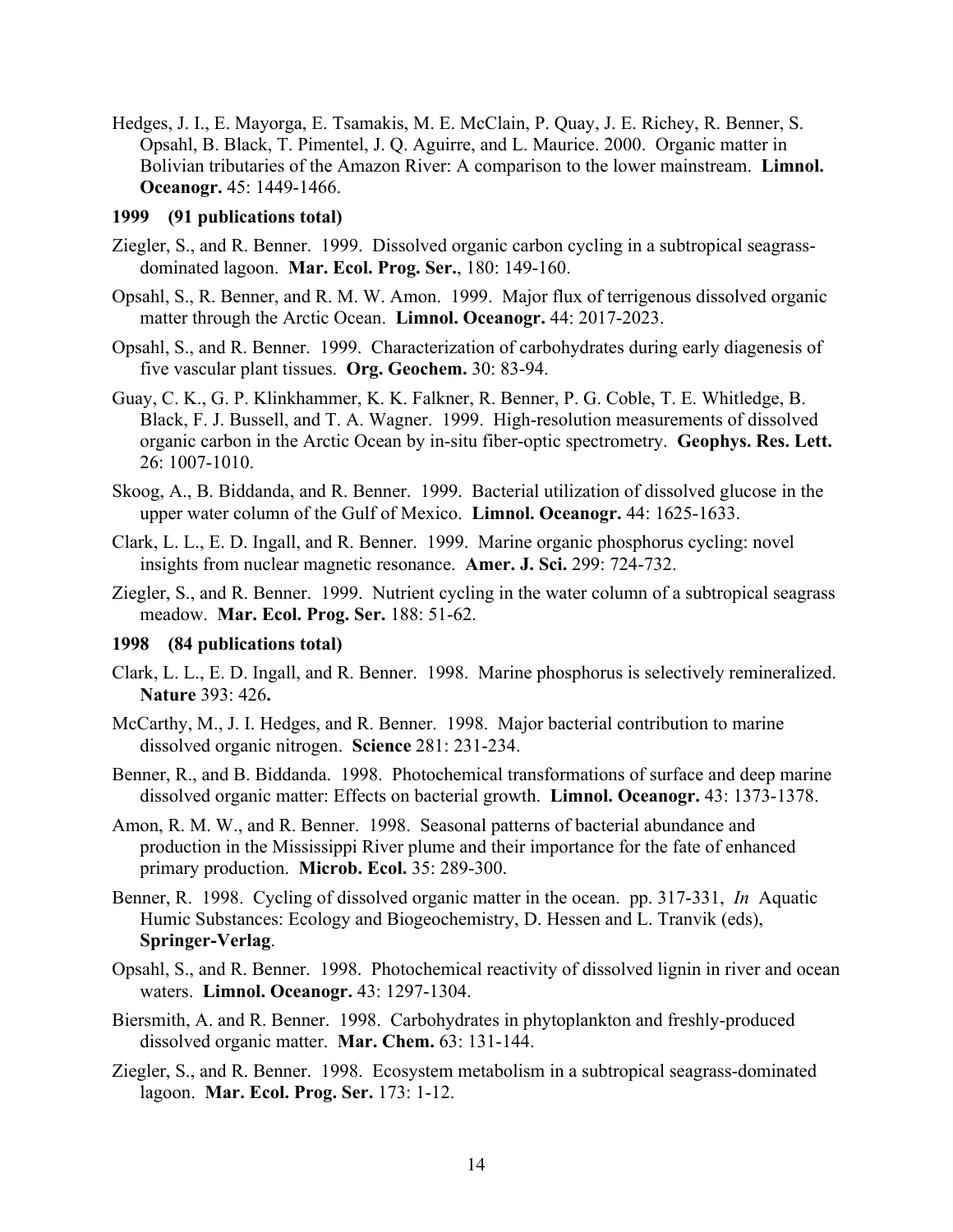#### **1997 (76 publications total)**

- Opsahl, S., and R. Benner. 1997. Distribution and cycling of terrigenous dissolved organic matter in the ocean. **Nature** 386: 480-482.
- McCarthy, M., T. Pratum, J. I. Hedges, and R. Benner. 1997. Chemical composition of dissolved organic nitrogen in the ocean. **Nature** 390: 150-154.
- Benner, R., B. Biddanda, B. Black, and M. McCarthy. 1997. Abundance, distribution, and stable carbon and nitrogen isotopic compositions of marine organic matter isolated by tangential-flow ultrafiltration. **Mar. Chem.** 57: 243-263.
- Biddanda, B., and R. Benner. 1997. Major contribution from mesopelagic plankton to heterotrophic metabolism in the upper ocean. **Deep-Sea Res. I** 44: 2069-2085
- Skoog, A., and R. Benner. 1997. Aldoses in various size fractions of marine organic matter: implications for carbon cycling. **Limnol. Oceanogr**. 42: 1803-1813.
- Biddanda, B., and R. Benner. 1997. Carbon, nitrogen, and carbohydrate fluxes during the production of particulate and dissolved organic matter by marine phytoplankton. **Limnol. Oceanogr.** 42: 506-518.
- Strom, S., R. Benner, S. Ziegler, and M. Dagg. 1997. Planktonic grazers are a potentially important source of marine dissolved organic carbon. **Limnol. Oceanogr.** 42: 1364-1374.
- Hedges, J. I., R. Keil, and R. Benner. 1997. What happens to terrestrial organic matter in the ocean? **Org. Geochem.** 27: 195-212.

#### **1996 (68 publications total)**

- Wheeler, P. A., M. Gosselin, E. Sherr, D. Thibault, D. Kirchman, R. Benner, and T. E. Whitledge. 1996. Active cycling of organic carbon in the central Arctic Ocean. **Nature** 380: 697-699.
- Amon, R. M. W., and R. Benner. 1996. Bacterial utilization of different size classes of dissolved organic matter. **Limnol. Oceanogr.** 41: 41-51.
- Gardner, W.S., R. Benner, R. Amon, J. B. Cotner, J. F. Cavaletto, and J. R. Johnson. 1996. Effects of high molecular weight dissolved organic matter on nitrogen dynamics in the Mississippi River plume. **Mar. Ecol. Prog. Ser.** 133: 287-297.
- Amon, R. M. W., and R. Benner. 1996. Photochemical and microbial consumption of dissolved organic carbon and dissolved oxygen in the Amazon River system. **Geochim. Cosmochim. Acta** 60: 1783-1792.
- McCarthy, M., J. I. Hedges, and R. Benner. 1996. Major biochemical composition of dissolved high molecular weight organic matter in seawater. **Mar. Chem.** 55: 281-298.

#### **1995 (63 publications total)**

- Benner, R., S. Opsahl, G. Chin-Leo, J. E. Richey, and B. Forsberg. 1995. Bacterial carbon metabolism in the Amazon River system. **Limnol. Oceanogr.** 40: 1262-1270.
- Opsahl, S., and R. Benner. 1995. Early diagenesis of vascular plant tissues: lignin and cutin decomposition and biogeochemical implications. **Geochem. Cosmochim. Acta** 59: 4889- 4904.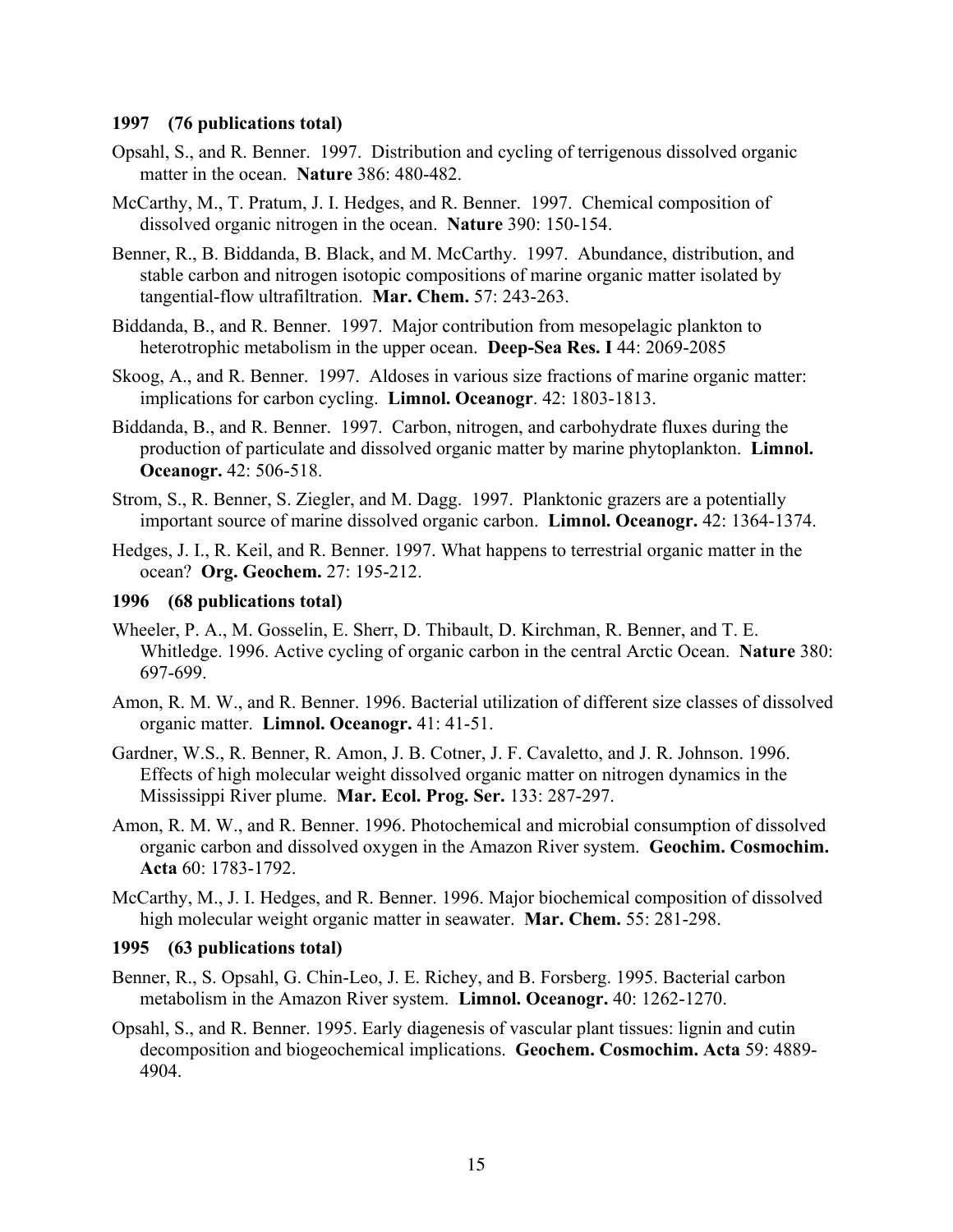- Sharp, J. H., R. Benner, L. Bennett, C. A. Carlson, S. E. Fitzwater, E. T. Peltzer, and L. M. Tupas. 1995. Analyses of dissolved organic carbon in seawater: the JGOFS EQPAC methods comparison. **Mar. Chem.** 48: 91-108.
- Pakulski, J. D., R. Benner, R. Amon, B. Eadie, and T. Whitledge. 1995. Community metabolism and nutrient cycling in the Mississippi River plume: Evidence for intense nitrification at intermediate salinities. **Mar. Ecol. Prog. Ser.** 117: 207-218.
- Quay, P. D., D. O. Wilbur, J. E. Richey, A. H. Devol, R. Benner, and B. R. Forsberg. 1995. The 18O/16O of dissolved oxygen in rivers and lakes in the Amazon Basin: a tracer of respiration and photosynthesis. **Limnol. Oceanogr.** 40: 718-729.
- Alperin, M. J., J. Balesdant, R. Benner, N. Blough, R. Christman, E. R. Druffel, F. Frimmel, G. Guggenberger, D. Repeta, H. Richnow, and R. Swift. 1995. How can we best characterize and quantify pools of nonliving organic matter? *In:* The Role of Nonliving Organic Matter in the Earth's Carbon Cycle, R. G. Zepp and C. Sonntag (eds.), **Wiley & Sons**.

#### **1994 (57 publications total)**

- Amon, R. M. W., and R. Benner. 1994. Rapid cycling of high-molecular-weight dissolved organic matter in the ocean. **Nature** 369: 549-552.
- Pakulski, J. D., and R. Benner. 1994. Abundance and distribution of dissolved carbohydrates in the ocean. **Limnol. Oceanogr.** 39: 930-940.
- Zimmerman, A. R., and R. Benner. 1994. Denitrification, nutrient regeneration and carbon mineralization in sediments of Galveston Bay, Texas. **Mar. Ecol. Prog. Ser.** 114: 275-288.
- Hedges, J. I., G. L. Cowie, J. E. Richey, P. D. Quay, R. Benner, and M. Strom. 1994. Origins and processing of organic matter in the Amazon River as indicated by carbohydrates and amino acids. **Limnol. Oceanogr.** 39: 743-761.
- Biddanda, B., S. Opsahl, and R. Benner. 1994. Plankton respiration and carbon flux through bacterioplankton on the Louisiana shelf. **Limnol. Oceanogr.** 39: 1259-1275.
- Gardner, W. S., R. Benner, G. Chin-Leo, J. B. Cotner, B. J. Eadie, J. F. Cavaletto, and M. B. Lansing. 1994. Mineralization of organic material and bacterial dynamics in dark bottle experiments with Mississippi River plume water. **Estuaries** 7: 816-828.

#### **1993 (51 publications total)**

- Benner, R. and M. Strom. 1993. A critical evaluation of the analytical blank associated with DOC measurements by high-temperature catalytic oxidation. **Mar. Chem.** 41: 153-160.
- Benner, R., and J.I. Hedges. 1993. A test of the accuracy of freshwater DOC measurements by high-temperature catalytic oxidation and UV-promoted persulfate oxidation. **Mar. Chem.** 41: 161-166.
- Opsahl, S., and R. Benner. 1993. Decomposition dynamics of senescent blades of the seagrass *Halodule wrightii* Aschers in a subtropical lagoon. **Mar. Ecol. Prog. Ser.** 94: 191-205.
- Koepfler, E.T., R. Benner, and P.A. Montagna. 1993. Variability of dissolved organic carbon in sediments of a seagrass bed and an unvegetated area within an estuary in southern Texas. **Estuaries** 16: 391-404.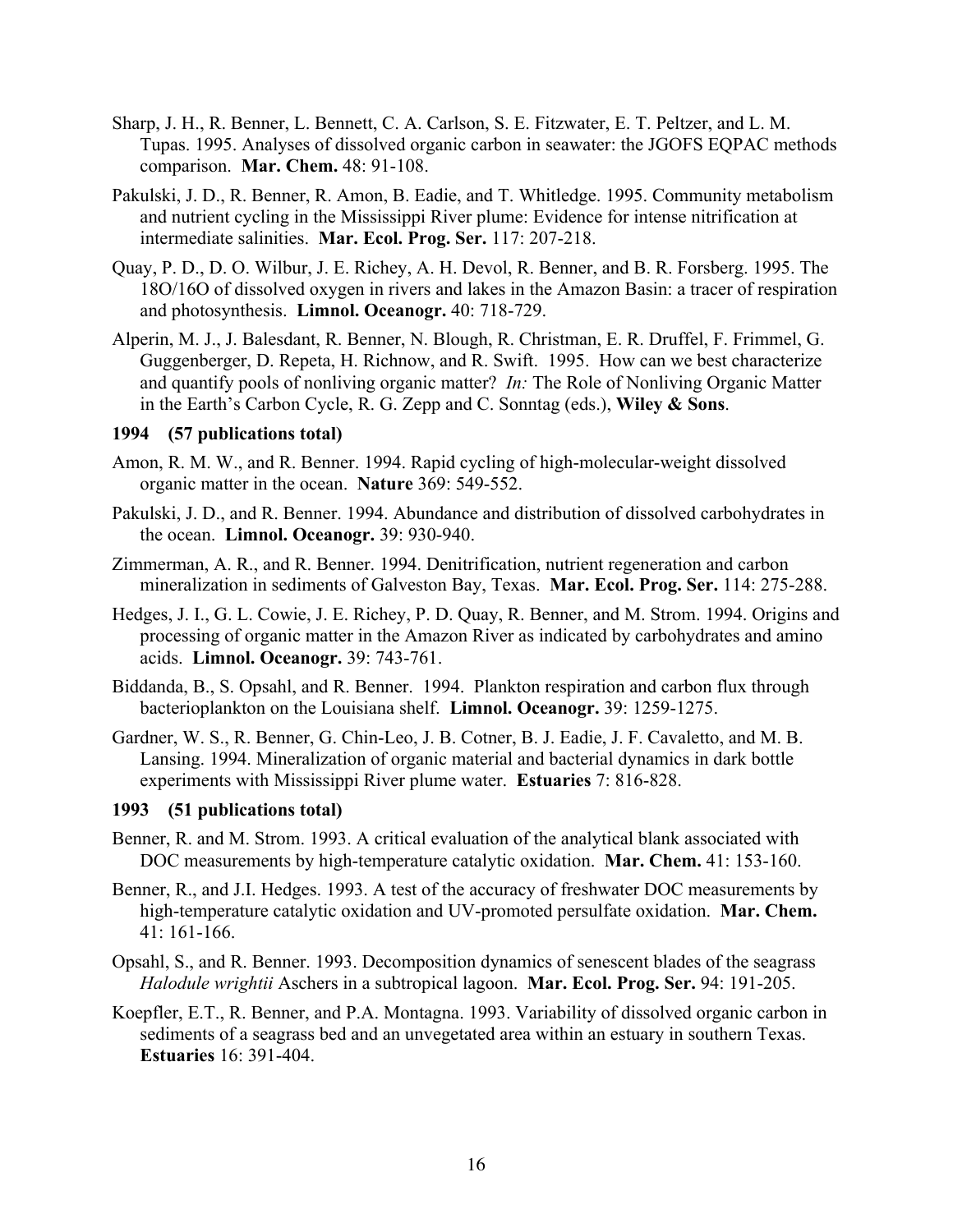- Benner, R. 1993. Radiotracer approaches for the study of plant polymer biodegradation. pp. 589- 596, *In*: Current Methods in Aquatic Microbial Ecology, P.F. Kemp, B.F. Sherr, E.B. Sherr, and J.J. Cole (eds.), **Lewis Publishers**.
- Van Heemst, J. D. H., M. Baas, J. W. de Leuuw, and R. Benner. 1993. Molecular characterization of marine dissolved organic matter. pp. 694-698, *In* Organic Geochemistry, K. Oygard (ed.), **Falch Hurtigtrykk**.
- Hedges, J.I., B.A. Bergamaschi, and R. Benner. 1993. Comparative analyses of DOC and DON in natural waters. **Mar. Chem.** 41: 121-134.
- Hedges, J. I., R. Benner, B. von Bodungen, J. Farrington, C. Lee, F. Mantoura, Y. Suzuki, and P. M. Williams. 1993. Measurement of dissolved organic carbon and nitrogen in natural waters: workshop report. **Mar. Chem.** 41: 5-10.
- Sharp, J. H., R. Benner, L. Bennett, C. A. Carlson, R. Dow, and S. E. Fitzwater. 1993. A reevaluation of high temperature combustion and chemical oxidation measurements of dissolved organic carbon in seawater. **Limnol. Oceanogr.** 38: 1774-1782.
- McCarthy, M. D., J. I. Hedges, and R. Benner. 1993. The chemical composition of dissolved organic matter in seawater. **Chem. Geol.** 107: 503-507.

### **1992 (41 publications total)**

- Benner, R., J.D. Pakulski, M. McCarthy, J.I. Hedges and P.G. Hatcher. 1992. Bulk chemical characteristics of dissolved organic matter in the ocean. **Science** 255: 1561-1564. listed as a "Science Citation Classic"
- Chin-Leo, G., and R. Benner. 1992. Enhanced bacterioplankton production and respiration at intermediate salinities in the Mississippi River plume. **Mar. Ecol. Prog. Ser.** 87: 87-103.
- Pakulski, J.D., and R. Benner. 1992. An improved method for the hydrolysis and MBTH analysis of dissolved and particulate carbohydrates in seawater. **Mar. Chem.** 40: 143-160.
- Yoon, W. B., and R. Benner. 1992. Denitrification and oxygen consumption in sediments of two south Texas estuaries. **Mar. Ecol. Prog. Ser.** 90: 157-167.

#### **1991 (37 publications total)**

- Benner, R., M. L. Fogel, and E. K. Sprague. 1991. Diagenesis of belowground biomass of *Spartina alterniflora* in salt-marsh sediments. **Limnol. Oceanogr.** 36: 1358-1374.
- Chin-Leo, G., and R. Benner. 1991. Dynamics of bacterioplankton abundance and production in a seagrass-dominated hypersaline lagoon. **Mar. Ecol. Prog. Ser.** 73: 219-230.
- Benner, R. 1991. Ultrafiltration for the concentration of bacteria, viruses, and dissolved organic matter. pp. 181-186, *In*: The Analysis and Characterization of Marine Particles, D. C. Hurd and D. W. Spencer (eds.), Geophysical Monograph 63, **American Geophysical Union**.

### **1990 (34 publications total)**

Benner, R., K. Weliky, and J. I. Hedges.1990. Early diagenesis of mangrove leaves in a tropical estuary: Molecular-level analyses of neutral sugars and lignin-derived phenols. **Geochim. Cosmochim. Acta** 54: 1991-2001.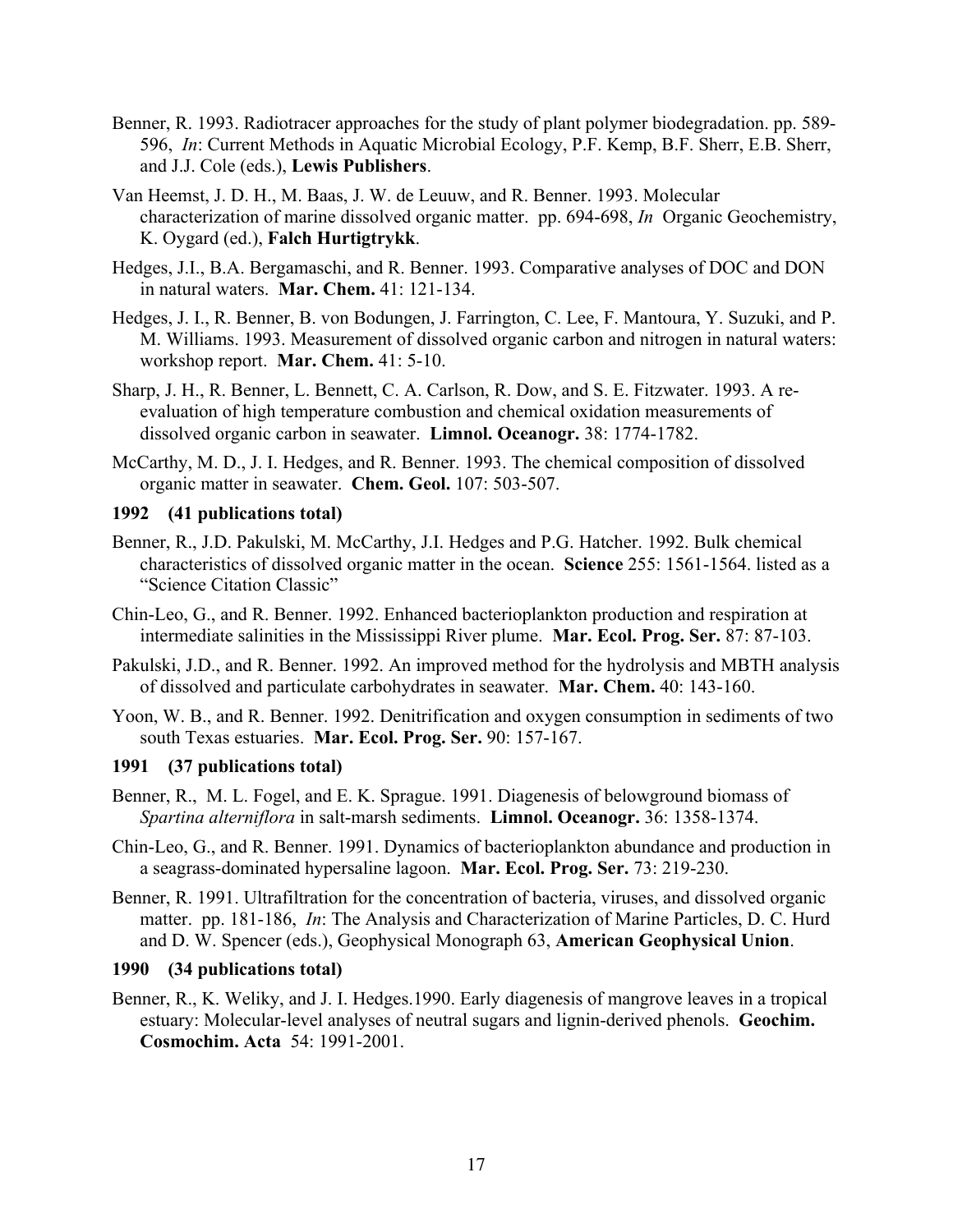- Schoenberg, S.A., R. Benner, A. Armstrong, P. Sobecky, and R.E. Hodson.1990. Effects of acid stress on aerobic decomposition of algal and aquatic macrophyte detritus: direct comparison using a radiocarbon assay. **Appl. Environ. Microbiol.** 56: 237-244.
- Benner, R., P. G. Hatcher, and J. I. Hedges. 1990. Early diagenesis of mangrove leaves in a tropical estuary: Bulk chemical characterization using solid-state  $^{13}$ C NMR and elemental analyses. **Geochim. Cosmochim. Acta** 54: 2003-2013.
- Lee, K.H., M. A. Moran, R. Benner, and R. E. Hodson. 1990. Influence of soluble components of red mangrove (*Rhizophora mangle*) leaves on microbial decomposition of structural (lignocellulosic) leaf components in seawater. **Bull. Mar. Sci.** 46: 374-386.
- Hodson, R. E., M. A. Moran, and R. Benner. 1990. Modeling the persistence of lignocellulosic detritus in wetland ecosystems. *In*: Biodeterioration Research 1, G. C. Llewyllen and C. E. O'Rear (eds.), **Plenum Press**.

### **1989 (29 publications total)**

- Benner, R., D. L. Lewis, and R. E. Hodson.1989. Biogeochemical cycling of organic matter in acidic environments: Are microbial degradative processes adapted to low pH? pp. 33-46, *In*: Microbial Interactions in Acid Stressed Aquatic Ecosystems, S. S. Rao (ed.), **CRC Press**, Boca Raton.
- Moran, M. A., R. Benner, and R. E. Hodson.1989. Kinetics of microbial degradation of vascular plant material in two wetland ecosystems. **Oecologia** 79: 158-167.
- Hodson, R. E., M. A. Moran, D. L. Lewis, R. Murray, J. Teska, and R. Benner. 1989. Microbial biogeochemical processes in a naturally acidic wetland, the Okefenokee Swamp. pp. 47-58, *In*: Microbial Interactions in Acid Stressed Aquatic Ecosystems, S. S. Rao (ed.), **CRC Press**, Boca Raton.

#### **1988 (26 publications total)**

- Benner, R., E. K'nees, J. Lay, and R. E. Hodson. 1988. Carbon conversion efficiency for bacterial growth on lignocellulose: Implications for detritus-based food webs. **Limnol. Oceanog.** 33: 1514-1526.
- Benner, R., R. E. Hodson, and D. Kirchman.1988. Bacterial abundance and production on mangrove leaves during initial stages of leaching and biodegradation. **Archiv. Hydrobiol. Beih. Ergeb. Limnol.** 31: 19-26.
- Schoenberg, S. A., R. Benner, P. Sobecky, and R. E. Hodson. 1988. Adaptation of phytoplankton-degrading microbial communities to thermal reactor effluent in a cooling reservoir. **Appl. Environ. Microbiol.** 54: 1481-1487.
- Benner, R., and J. Vaun McArthur. 1988. Effects of temperature on microbial utilization of lignocellulosic detritus in a thermally-impacted stream. **Microb. Ecol.** 16: 323-330.
- Moran, M. A., T. Legovic, R. Benner, and R. E. Hodson.1988. Carbon flow from lignocellulose: A simulation analysis of a detritus-based ecosystem. **Ecology** 69: 1525-1536.
- Aiken, D. E., and R. Benner.1988. Degradation of polysaccharides and lignin by rumen bacteria and fungi. **Appl. Environ. Microbiol.** 54:1117-1125.

**1987 (20 publications total)**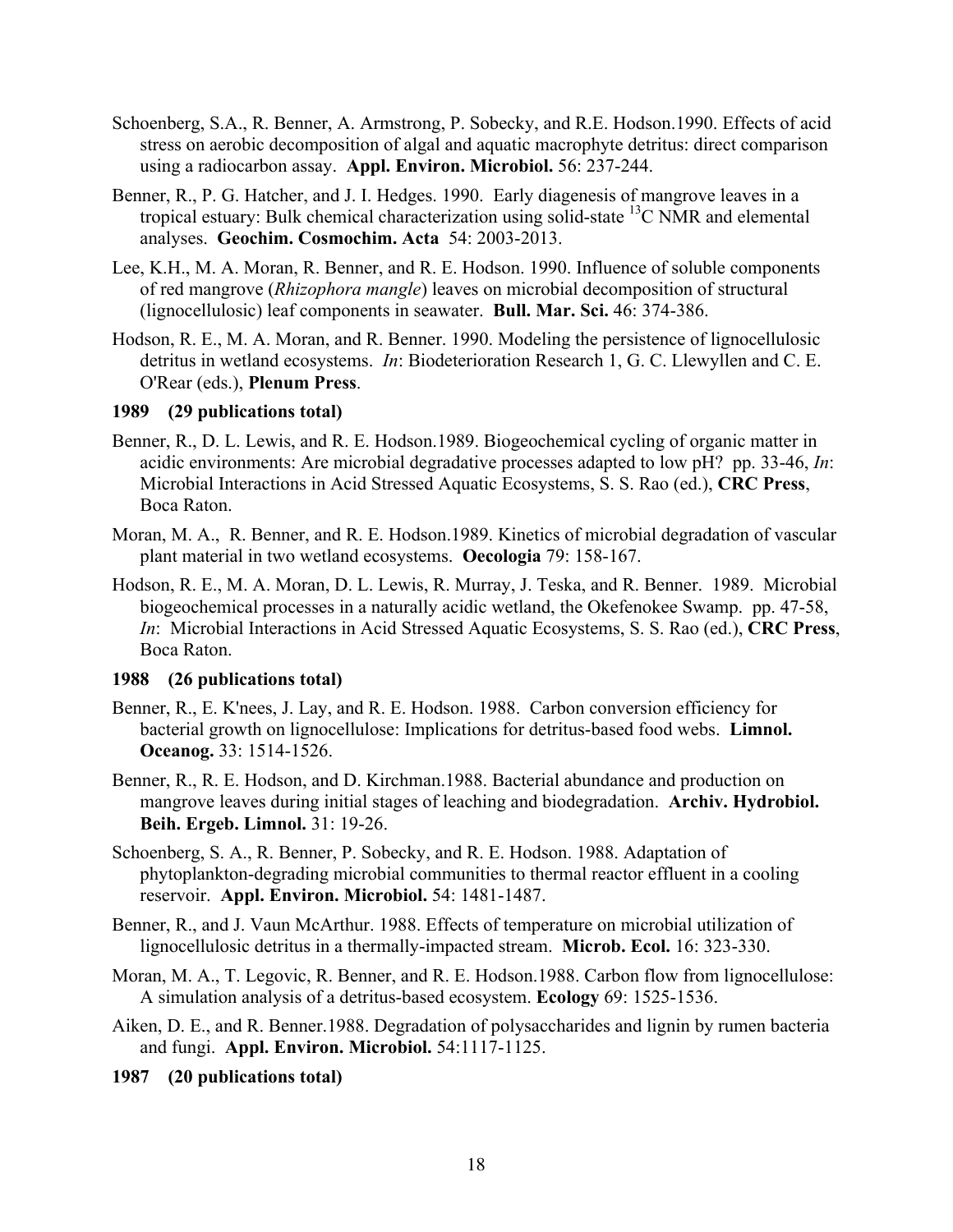- Benner, R., M. F. Fogel, E. K. Sprague, and R. E. Hodson. 1987. Depletion of <sup>13</sup>C in lignin and its implications for stable carbon isotope studies. **Nature** 329: 708-710.
- Moran, M. A., A. E. Maccubbin, R. Benner, and R. E. Hodson.1987. Spatial and temporal dynamics of the microbial community in the Okefenokee Swamp, Georgia. **Microb. Ecol.** 14: 203-217.

### **1986 (18 publications total)**

- Benner, R., M. A. Moran, and R. E. Hodson. 1986. Biogeochemical cycling of lignocellulosic carbon in marine and freshwater ecosystems: relative contributions of prokaryotes and eukaryotes. **Limnol. Oceanogr.** 31: 89-100.
- Benner, R., A. E. Maccubbin, and R. E. Hodson. 1986. Temporal relationship between the deposition and microbial degradation of lignocellulosic detritus in a Georgia salt marsh and the Okefenokee Swamp. **Microb. Ecol.**12: 291-298.
- Benner, R., E. R. Peele, and R. E. Hodson. 1986. Microbial utilization of dissolved organic matter from leaves of the red mangrove, *Rhizophora mangle* , in the Fresh Creek estuary, Bahamas. **Est. Coast. Mar. Sci.** 23: 607-619.
- Benner, R., M. A, Moran, and R. E. Hodson. 1986. Biodegradation of lignocellulose by natural microbial populations and pure cultures of bacteria from aquatic environments. pp. 517-523, *In*: Biodeterioration 6. S. Barry and D.R. Houghton (eds.), **CAB International**, U.K.
- Hodson, R. E., and R. Benner. 1986. Anaerobic biodegradation of natural lignocellulose and synthetic lignin. pp. 510-516, *In* : Biodeterioration 6. S. Barry and D.R. Houghton (eds.), **CAB International**, U.K.
- Kerr, T. J., R. Benner, J. H. Woodward, W. E. Rigsby, and W. R. Windham. 1986. Chemical compostion and *in vitro* digestibility of biologically degraded peanut hulls. **J. Sci. Food Agric.** 37: 637-651.
- Kerr, T. J., W. R. Windham, J. H. Woodward, and R. Benner. 1986. Chemical compostion and *in vitro* digestibility of thermochemically treated peanut hulls. **J. Sci. Food Agric.** 37: 632-636.

#### **1985 (11 publications total)**

- Benner, R., M. A. Moran, and R. E. Hodson. 1985. Effects of pH and plant source on lignocellulose biodegradation rates in two wetland ecosystems, the Okefenokee Swamp and a Georgia salt marsh. **Limnol. Oceanogr.** 30: 489-499.
- Benner, R., and R. E. Hodson. 1985. Microbial degradation of the leachable and lignocellulosic components of leaves and wood from *Rhizophora mangle* in a tropical mangrove swamp. **Mar. Ecol. Prog. Ser.** 23: 221 -230.
- Benner, R., and R. E. Hodosn. 1985. Thermophilic anaerobic biodegradation of [14C]lignin, [14C]cellulose, and [14C]lignocellulose preparations. **Appl. Environ. Microbiol.** 50: 971- 976.
- Hodson, R. E., R. Benner, R. E. Murray and A. E. Maccubbin. 1985. Microbial transformations of detrital carbon in wetland ecosystems: effects of environmental stress. pp. 277-297, *In*:: Ecological Considerations in Wetlands Treatment of Municipal Wastewaters. P. J. Godfrey, E. R. Kaynor, S. Pelczarski, and J. Benforado (eds.), **Van Nostrand**, New York.

**1984 (7 publications total)**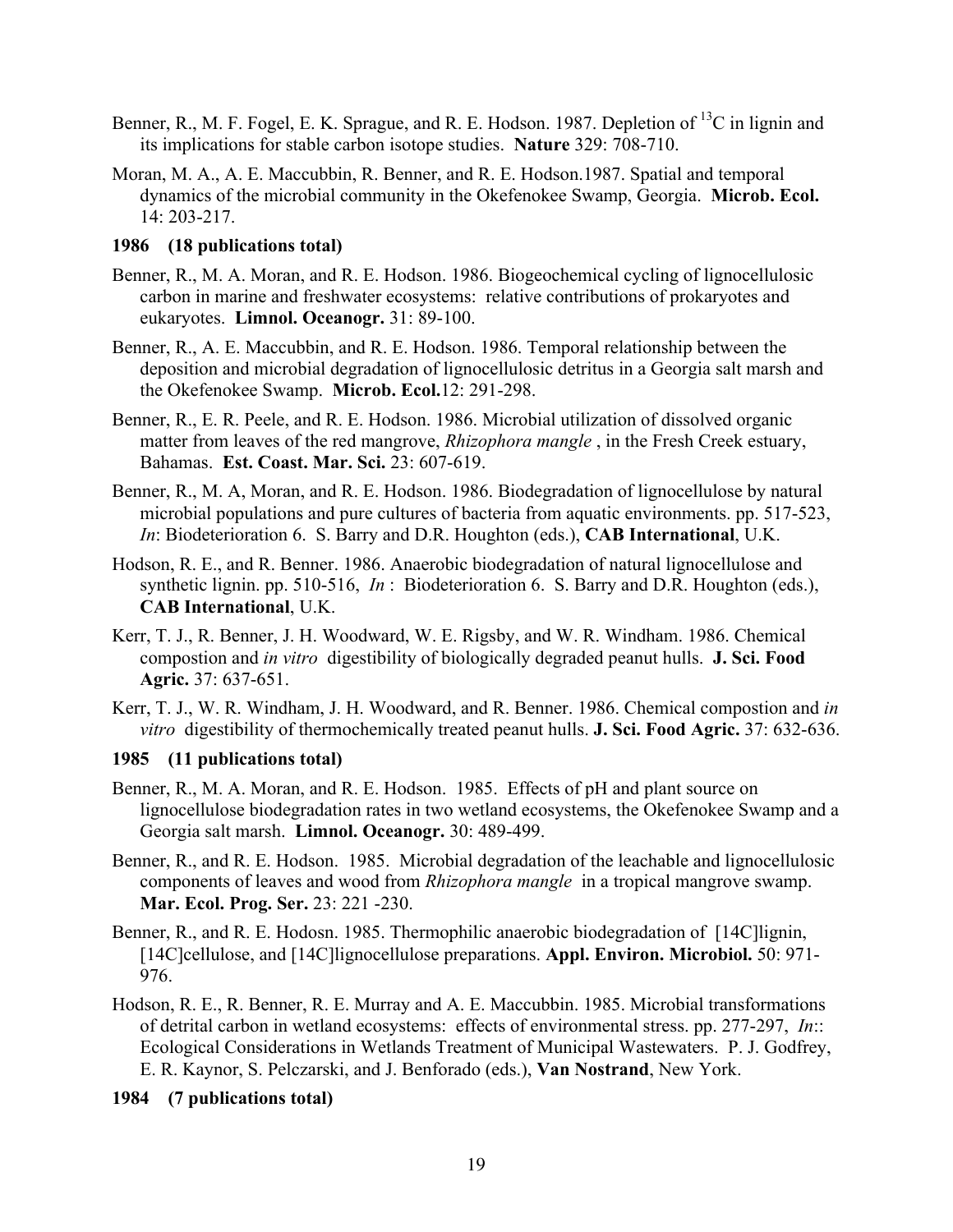- Benner, R., A. E. Maccubbin, and R. E. Hodson. 1984. Anaerobic biodegradation of the lignin and polysaccharide components of lignocellulose and synthetic lignin by sediment microflora. **Appl. Environ. Microbiol.** 47: 998 - 1004.
- Kerr, T. J., W. R. Windham, and R. Benner. 1984. Chemical and bacterial pretreatment of lignocellulosic material to increase ruminant digestibility. **Nature Biotechnology** 2: 805 - 807.
- Benner, R., A. E. Maccubbin, and R. E. Hodson. 1984. Preparation, characterization, and microbial degradation of specifically radioloabelled [14C]lignocelluloses from marine and freshwater macrophytes. **Appl. Environ. Microbiol.** 47: 381 - 389.
- Benner R., S. Y. Newell, A. E. Maccubbin, and R. E. Hodson. 1984. Relative contributions of bacteria and fungi to the degradation of lignocellulosic detritus in salt marsh sediments. **Appl. Environ. Microbiol.** 48: 36 - 40.

### **1983 (3 publications total)**

- Kerr, T. J., R. Kerr, and R. Benner. 1983. Isolation of a bacterium capable of degrading peanut hull lignin. **Appl. Environ. Microbiol.** 46: 120-1206.
- Hodson, R. E., R. Benner and A. E. Maccubbin. 1983. Transformations and fate of lingocellulosic detritus in marine environments. pp.185-195. *In* : Biodeterioration 5. T. A. Oxley and S. Barry (eds.), **John Wiley and Sons**, New York.
- Maccubbin, A. E., R. Benner, and R. E. Hodson. 1983. Interactions between pulp mill effluents and microbial populations in coastal waters and sediments. pp. 246 - 256, *In* : Biodeterioration 5. T. A. Oxley and S. Barry (eds.), **John Wiley and Sons**, New York.

### **REPORTS, BOOK REVIEWS, NEWS RELEASES, COMMENTARIES:**

- University of South Carolina. "Boreal peatlands not a global warming time bomb." ScienceDaily. ScienceDaily, 10 June 2015. <www.sciencedaily.com/releases/2015/06/150610093437.htm>.
- Benner, R. 2012. Book review, *Chemical Biomarkers in Aquatic Systems*, T. Bianchi and E. Canuel. Mar. Chem. 132: 95.
- Benner, R. 2006. Marine dissolved organic matter, Encyclopedia of Earth, a web-based information source sponsored by Environmental Information Coalition - National Council for Science and the Environment, Secretariat

Benner, R. 2005. National Public Radio science segment on the Arctic, *Imagine That!*

- Leifert, H. 2004. Climate change could release large amounts of carbon locked in Arctic soils into the ocean. Joint news release from the American Geophysical Union, the National Science Foundation and the University of South Carolina, March 2, AGU #04-12, http://www.agu.org/sci\_soc/prrl/prrl0412.html
- Benner, R. 2001. Citation for presentation of the 2000 Alfred E. Treibs Award to John I. Hedges. Geochim. Cosmochim. Acta 65: 101-102.
- Guterman, L. 2000. Studying the organic fog of the sea. The Chronicle for Higher Education. XLVI, No. 23: A20-A21. (I was interviewed for this article).
- Monastersky, R. 1998. What's in ocean water? Shards of bacteria. Science News 154, 23. (summary of Science article that I co-authored in 1998)
- Eadie, B. J., R. Amon, R. Benner, J. Cavaletto, J. B. Cotner, W. S. Gardner, M. Lansing, and D. Pakulski. 1994. Organic matter decomposition, nitrogen recycling, and oxygen consumption